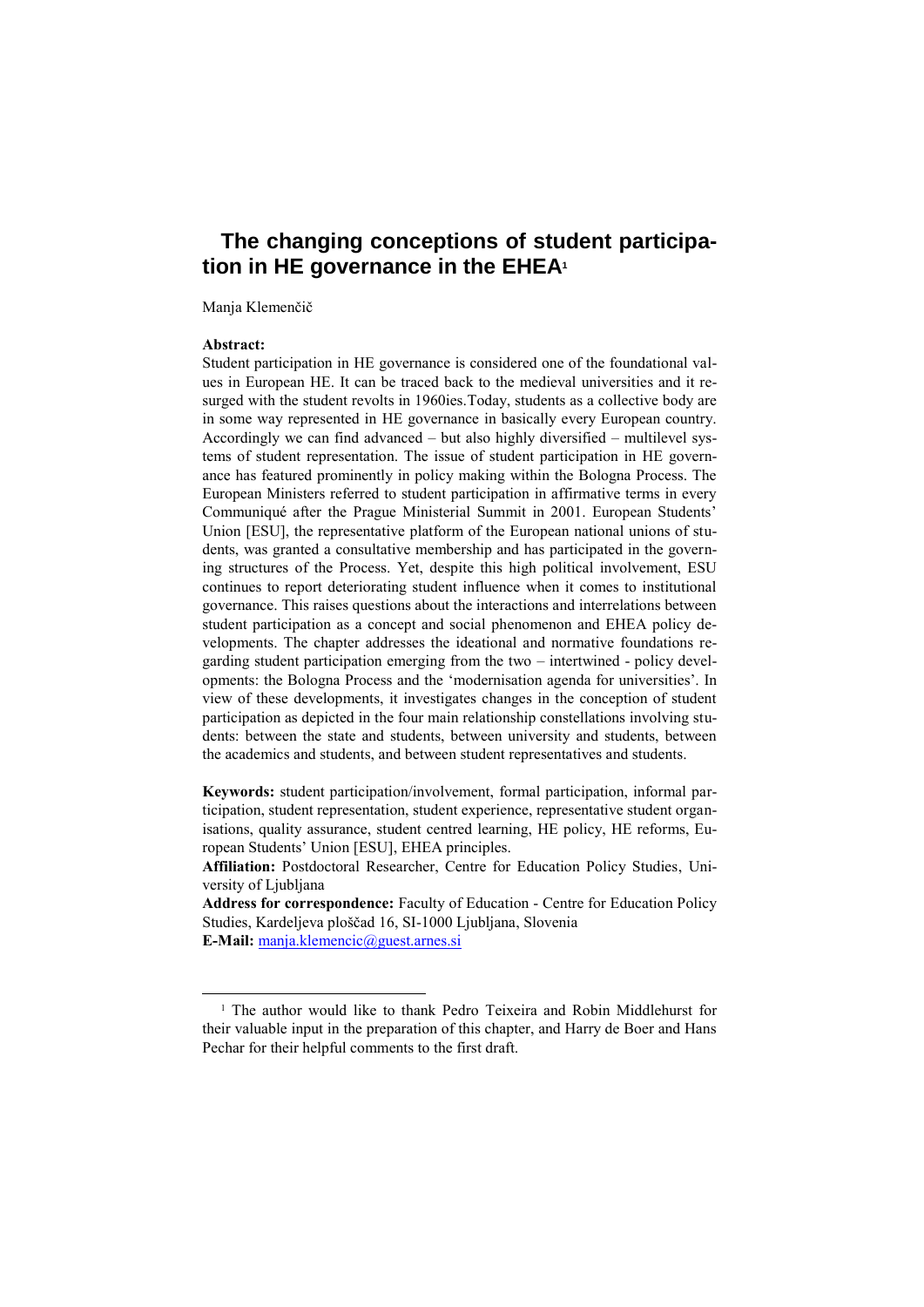### **Introduction**

Student participation in HE governance is considered one of the foundational values in European HE. Different models of student participation can be traced back to medieval universities. In the Bologna University students were organised in a federation of student guilds and were in control of the organisation - not curriculum - of their studies and 'supervised' the professors to the extent that professors needed to make a financial deposit from which fines could be deducted if professors defected on certain agreed aspects of teaching or left town without permission (Haskins 1923: 1-36). A different model of student involvement evolved in Paris where the guild of professors – the masters - shared control over university with a student rector  $-$  a young master  $-$  elected by the students (ibid.). Student participation in governance resurges again prominently in 1960s and 1970s as part of student revolts resulting in significant governance reforms encompassing also new provisions on student participation. Perhaps the most significant changes were achieved in Germany with *Gruppenuniversitäten* emerging depicting a tripartite model of governance with the professoriate, non-professorial academics, and students represented in equal numbers in most institutional decision making bodies (de Boer and Stensaker 2007). Other countries in continental Europe also reformed their HE legislation towards a democratic governance model, which stipulates that universities as public institutions ought to be governed democratically, and that this implies the participation of all politically significant constituencies, including – and especially – students. Consequently, students as a collective body are in some way represented in the HE governance in basically every European country (Bergan 2004; Persson 2004). Accordingly we can find advanced – but also highly diversified – systems of student representation.

The issue of student participation in HE governance has featured prominently in policy making within the Bologna Process. The European Ministers referred to student participation in affirmative terms in every Communiqué after the Prague Ministerial Summit in 2001. European Students' Union [ESU], the representative platform of the European national unions of students, was granted a consultative membership and has participated in the governing structures of the Process. Yet, despite this intense political involvement on the European level, ESU continues to report deteriorating student influence when it comes to institutional governance (ESU 2009, ESU 2011a,b). This raises questions about the interactions and interrelations between student participation as a concept and social phenomenon and EHEA policy developments.

The chapter addresses the ideational and normative foundations of student participation emerging from the two – intertwined - policy developments: the Bologna Process and the 'modernisation agenda for universities'. The factors influencing the governments' and institutional choices regarding HE policy and strategy are no longer bound to the national context. Prior to the Bologna Process the national HE policies were formulated using international cross-country comparisons as a tool for reflection (Huisman, Maassen and Neave 2001). After the initiation of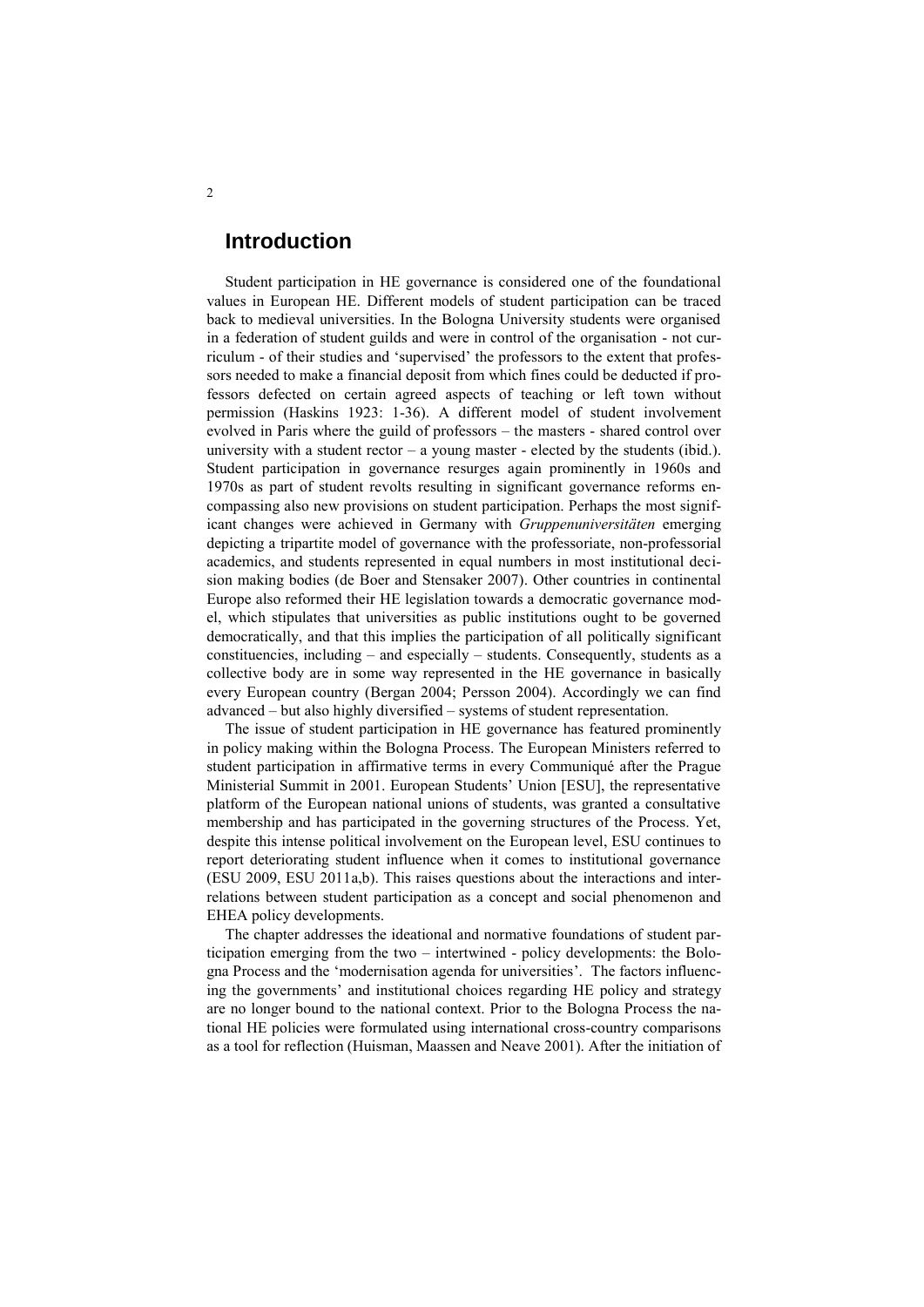the Bologna Process, a new forum evolved providing a space for various policy issues to emerge, develop and possibly diffuse into the national and institutional levels (Kehm et al. 2009). Indeed, the Bologna Process transformed HE policy making 'from an almost exclusively national affair with some international influences to one where national policy is systematically considered within a Europewide framework' (Westerheijden, et al. 2010: 38). During the same time, the adoption of the Education and Training 2010 Programme (Council 2001), which was linked to the Lisbon Agenda, created enabling conditions for deeper HE policy making within the European Union. HE became to be seen as one of the key drivers of the economic competitiveness stipulated by the Lisbon Agenda, and the policy recommendations called for HE reforms to serve this role better. A series of influential policy documents followed referred to collectively as the 'modernisation agenda for European HE' (EC 2003, 2005, 2006, 2007, 2008). Both, policy developments have become closely intertwined. In fact, scholarly work suggests that Bologna initiatives had been 're-addressed in the light of the Lisbon Agenda' (Capano and Piattoni 2011: 586; Kealing 2006).

In view of these policy developments, this chapter poses the question as to what conceptual and normative foundations regarding student participation emerge from the Bologna recommendations and the modernisation agenda for universities. The investigation focuses on the changes to the four main relationship constellations involving students: between the state and students, between university and students, between the academics and students, and between student representatives and students. The chapter suggests that the analysis of these interdependent relationships can give us a more comprehensive explanation of the changes in the conception of student participation in the development within the EHEA.

In the following sections, this chapter first (1) develops and analytical approach to investigation of student participation in the EHEA. The analytical approach takes into account the diverse domains, the varying degrees and the multilevel character of student participation. The following section (2) focuses on the ideational and normative foundation regarding student participation as constructed within the policy space of the EHEA. Concretely, the chapter reviews how student participation has featured within the Bologna Ministerial Communiqués and who the key protagonists of these ideas were. The next section (3) describes the changes in European HE systems stemming from the European Union's 'modernisation agenda for universities'. The subsections depict the implications of this policy development on the four relationship constellations involving students: (3.1) state/students –  $(3.2)$  university/students –  $(3.3)$  professoriate/students –  $(3.4)$  representative student organisations/students. The concluding section analyses how these evolving relationships interact and impact on the changing notions of student participation in HE governance.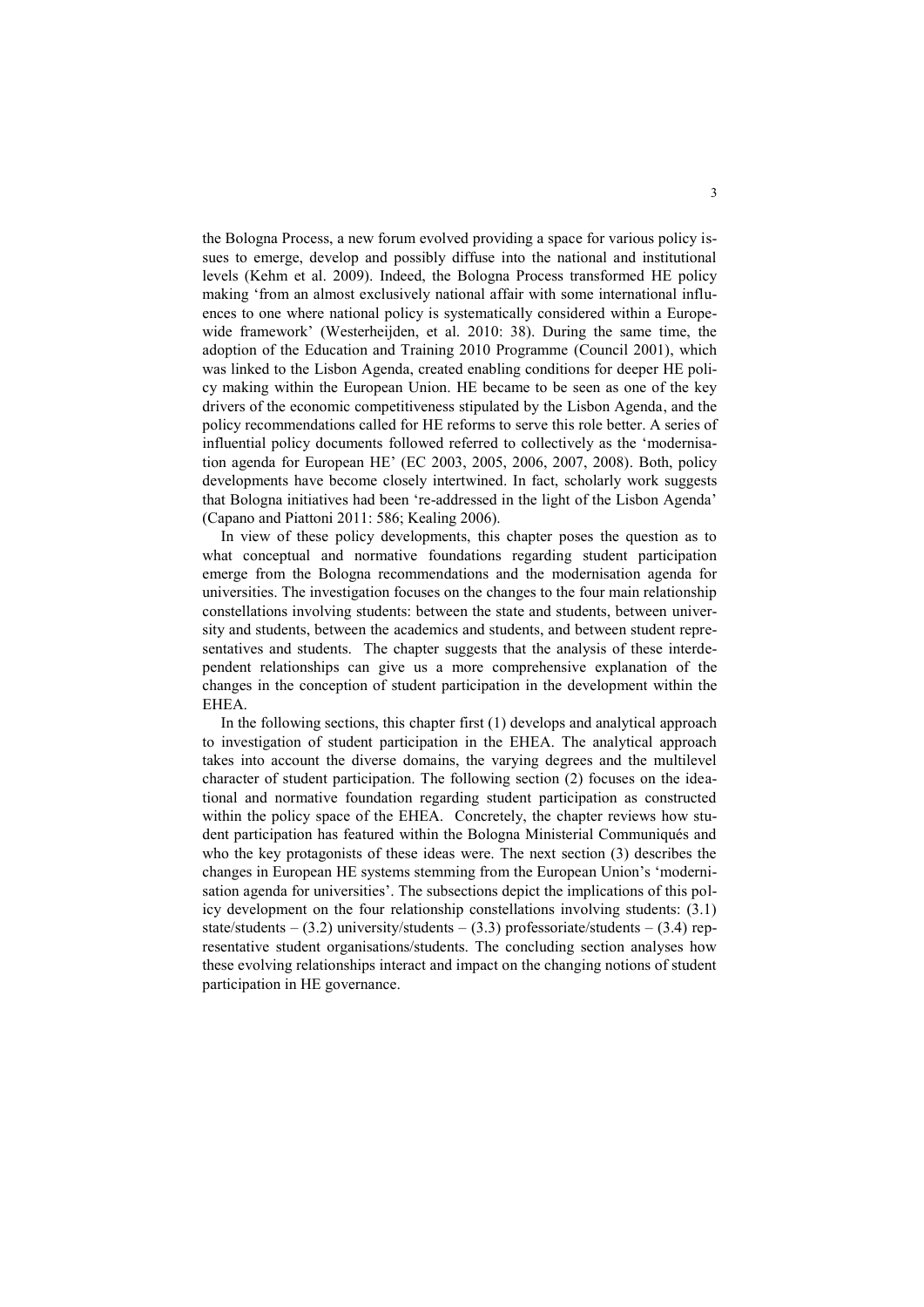## **1. Analytical approach to investigation of student participation in the EHEA**

Within the EHEA policy discourse (as well as in the majority of scholarly literature), student participation has tended to be addressed as a simple, undifferentiated phenomenon referring to student influence in the institutional governance. This chapter proposes a more comprehensive analytical approach to the investigation of student participation. It adopts the basic – common-sense - definition of student participation as students' formal and/or actual ability to influence decisions made in the context of a HE institution or administration; but it qualifies it in terms of (a) the multilevel nature, (b) the extent, and (c) the degree arguing that student participation is – inevitably – a complex, multifaceted phenomenon.

(a) The multilevel nature of student participation comes from the observation that both HE governance and student representation are conducted within multilevel systems. As discussed earlier, the European-level policy making have stretched previously nationally governed HE policy making to be conducted also on the supranational level. At the same time, subnational levels – both regional and institutional - are also gaining strength in HE governance (de Boer and File 2009). And, in any case, the most vital decisions regarding the conduct of HE – on teaching and learning and research – still take place on the departmental level (Lizzio and Willson 2009; Pabian and Minksová 2011). Such multilevel governance of HE inevitably induces multilevel student representation.

ESU congregates the national representative student organisations. These are the ones recognized to represent student interests on the national level, either through legal provisions or informally by the governments. In a majority of cases the line of organizing goes from individual students who elect their representatives – directly or via faculty – to institutional representative student organisations. On the national level, these come together in a national student union or a network of regional or institutional organisations. Just as the models of HE governance vary across countries, regions and institutions (Paradeise et al. 2009, de Boer and File 2009) so do also models of student representation and concomitantly their participatory mechanisms. Both models are embedded in the national legislative and historical context, and the closer one investigates them, the more evident are the differences.

That there is a great variety of national models of student representation is well known in practice, but largely absent from scholarly literature (Klemenčič 2011a, b). All representative student organisations are similar in that their representatives participate in HE governance on national and institutional level, they provide student services, and they congregate within the European Students' Union. Yet there are significant differences among them in terms of their governance – even on basic parameters such as whether their existence is stipulated in primary legislation or not; whether their membership is automatic, compulsory or voluntary; what and how stable their sources of financing are; and what their political structures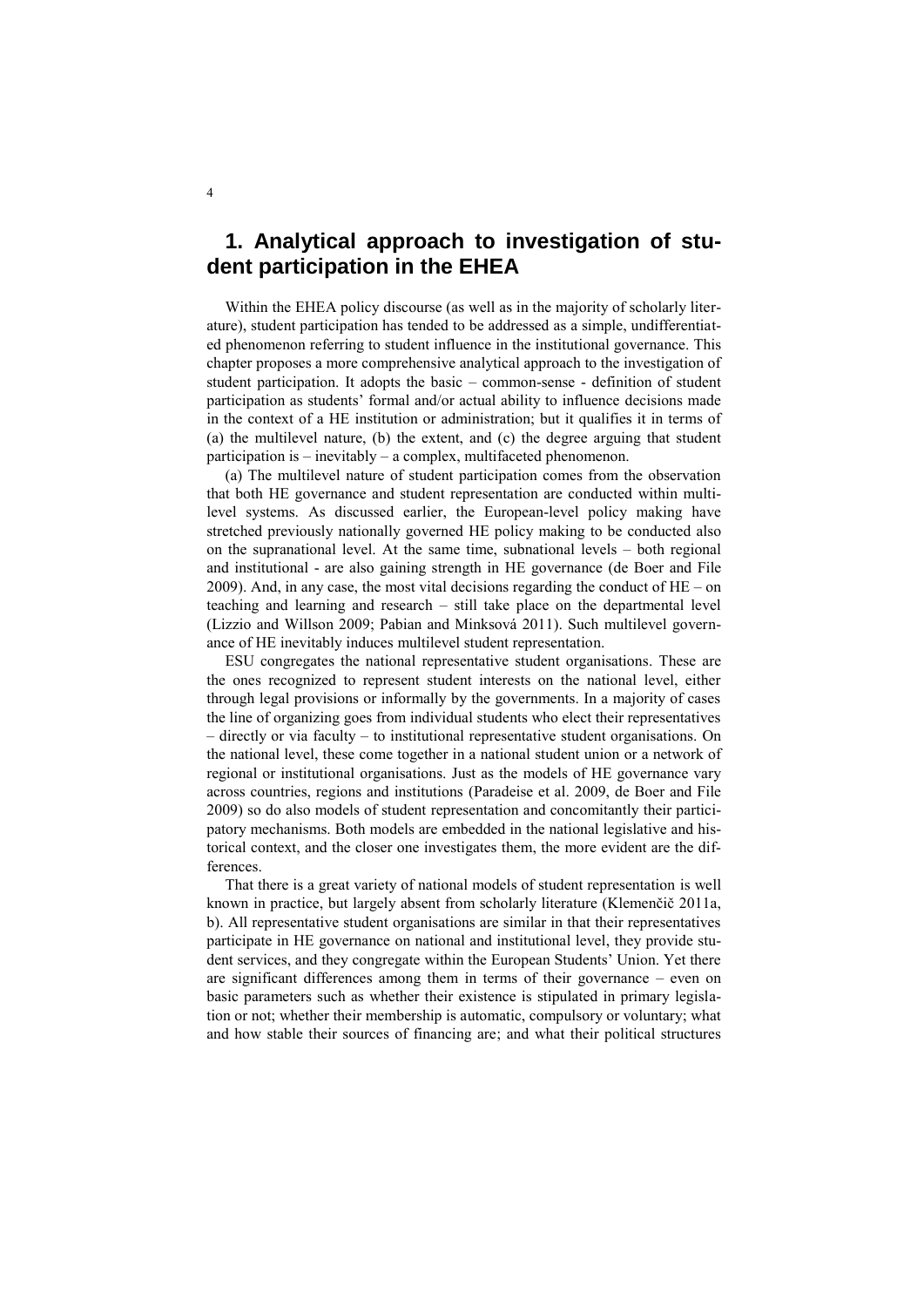are (council, union or both). These differences reflect the different models of student interest intermediation and they effect the various relationship constellations involving students, and hence student participation.

(b) The 'domain' of student participation in this chapter is extended to include, in addition to the formal area of governing and management, also the areas of quality assurance [QA], and student-centred learning. Typically, the studies of student participation refer only to the various areas of governing and the underlying regulative decisions (e.g. regarding institutional mission and profiles, budgetary and financial, study programmes and curriculum), i.e. the areas of '*formal participation*' (Persson 2004). There is, however, an emerging awareness that '*informal participation*', such as in QA and student centred learning, may be equally important from the standpoint of achieving 'academic democracy' since these domains too create opportunities for and experiences of democratic involvement (Molander 2002; Boland 2005; Menon 2003, 2005; Bartley et al. 2010; Klemenčič 2010).

In fact, all of these different domains of student participation are interlinked and may be mutually reinforcing. Biesta (2007: 4) argues that HE institutions 'always already are sites of citizenship, simply because they are part of the lives of those who 'inhabit' such institutions, either as students or as staff, and as such provide a range of experiences that are potentially significant for civic learning [...]'. At the same time, 'the most significant "lessons" in citizenship actually are the result of what people learn from their participation (or for that matter: nonparticipation) in the communities and practices that make up their everyday life' (ibid.). According to these notions, academic democracy does not include only the student involvement in university senates and boards, but also individual students' participation in, for example, course evaluations, and in the great variety of student-led 'extracurricular' activities that compose the overall student experience. Institutions can create enabling conditions for such involvement, and link it to the curricular activities, and thus not only offer practical opportunities for active democratic participation, but they also transmit norms, values and attitudes to this effect.

The Bologna Process has made significant advances in the area of QA, and student participation has been affirmed as an integral aspect of it (Brus et al. 2007; Gibbs and Ashton 2007; Bologna Process 2003; 2005b). Similarly, modernisation agenda also propagates QA and highlight involvement of all stakeholders, including students. Student participation is specifically mentioned both in the external procedures and in the internal QA of programmes and awards, as well as in the evaluation of the QA agencies which need to show that they have a 'strategy for student participation' (Bologna Process 2005b:16, 21, 37). The terms of student involvement in QA vary from being consulted in surveys, institutional selfassessment reports and external reviews to being involved as members (with varying degrees of responsibilities) of internal self-evaluation groups, external review panels and consultative bodies of national QA agencies. Finally, students can also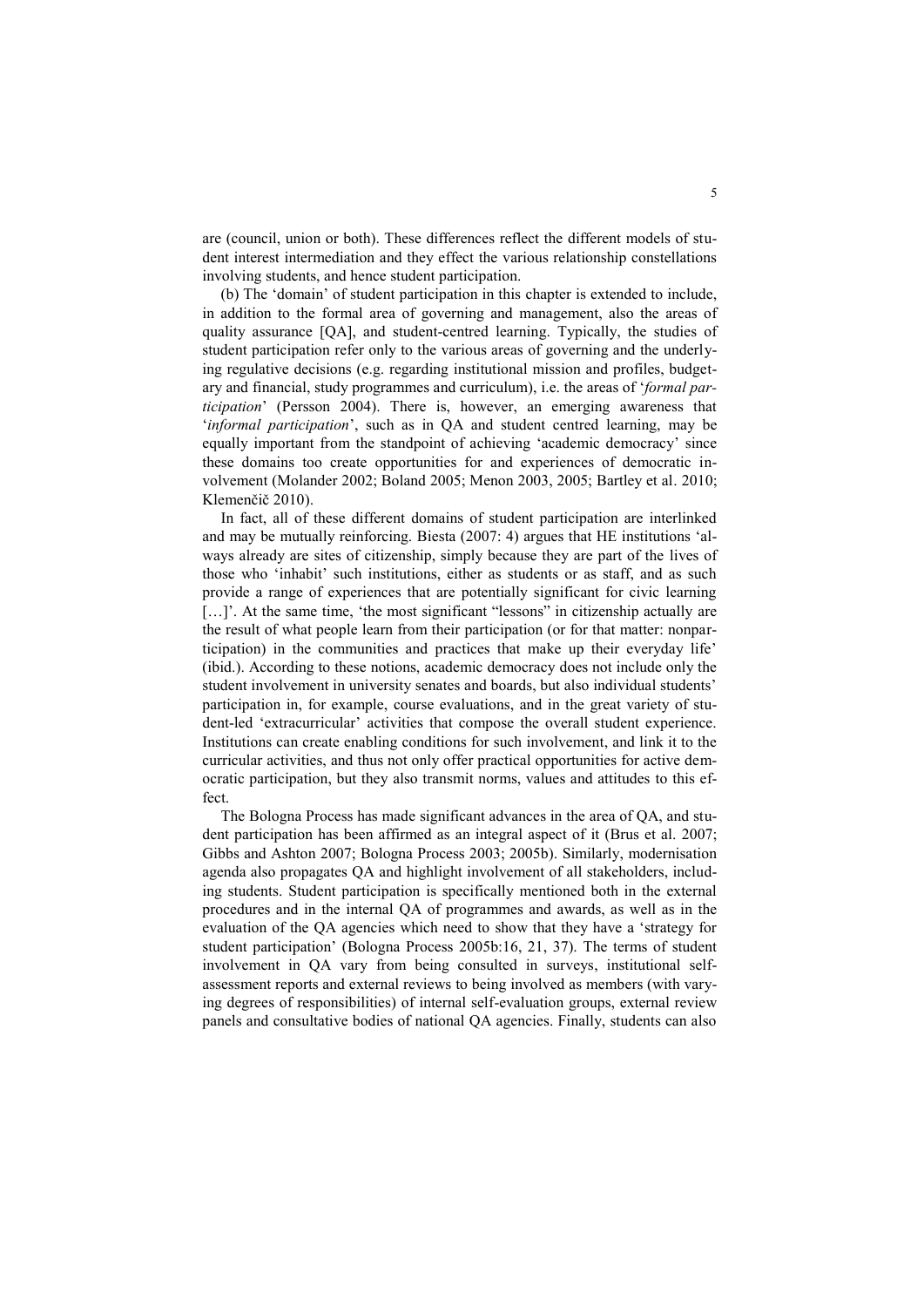be involved in the governing aspects of QA within institutions and within external OA bodies.<sup>2</sup>

Related to QA, we are also witnessing development of informal student participation in the context of institutional efforts to enhance the 'total student learning experience'. The UK is at the forefront of this development with the National Student Survey<sup>3</sup> conducted annually across all publicly funded HE institutions surveying students' learning experience in terms of teaching, assessment and feedback, academic support, learning resources, and also personal development. Another related survey is the Times Higher Awards for 'Best Student Experience' which evaluates HE institutions also on indicators such as good community atmosphere, extracurricular activities and societies and good student union.<sup>4</sup> It is not surprising that HE institutions striving to improve their ratings in such surveys seek to involve more systematically individual students and student groups and organisations into institutional efforts to enhance student experience. The emphasis is on amplifying 'student voice' through a new style of student engagement that would ultimately lead to enhanced student learning experience and better met student expectations. The idea is to develop institutional and student union processes and practices, such as those relating to student representation, student feedback and student services, to 'enhance the collective student learning experience, as distinct from specific teaching, learning and assessment activities that are designed to enhance individual students' engagement with their own learning' (Little et al. 2009: 3).

Finally, the renaissance of student centred learning in the EHEA implies enabling conditions for informal student participation in the organisation and the processes and contents of teaching, and thus increased control over own learning (Bologna Process 2009).<sup>5</sup> In terms of the domains, student involvement in student centred learning takes place in the micro-environment of the classroom in the interactions between professors and students; it is, however, not confined to this domain. Similarly as in the case of QA, a systematic institutional approach is required and that needs to be supported by appropriate institutional polices (ESU  $\&$ EI 2010). Hence students participate in the consultative role feeding into the design of practices; and formally in the governing structures deciding on policies and strategies regarding student centred learning on all levels of HE governance.

(c) The degree of participation is another defining element in the social meaning and effects of student participation. The degree of participation ranges from access to information as the basic degree of participation, to consultation and dialogue, and finally to partnership as the highest degree (Klemenčič 2011a: 12-13). Access to information is the basis for all subsequent levels of participation. It im-

<sup>2</sup> For more details see Palomares in this volume.

<sup>3</sup> See [http://www.thestudentsurvey.com/.](http://www.thestudentsurvey.com/) Accessed 25.10.2011.

<sup>4</sup>See [http://www.timeshighereducation.co.uk/story.asp?storycode=415180.](http://www.timeshighereducation.co.uk/story.asp?storycode=415180) Accessed 25.10.2011.

<sup>5</sup> For more details see Attard and Geven in this volume.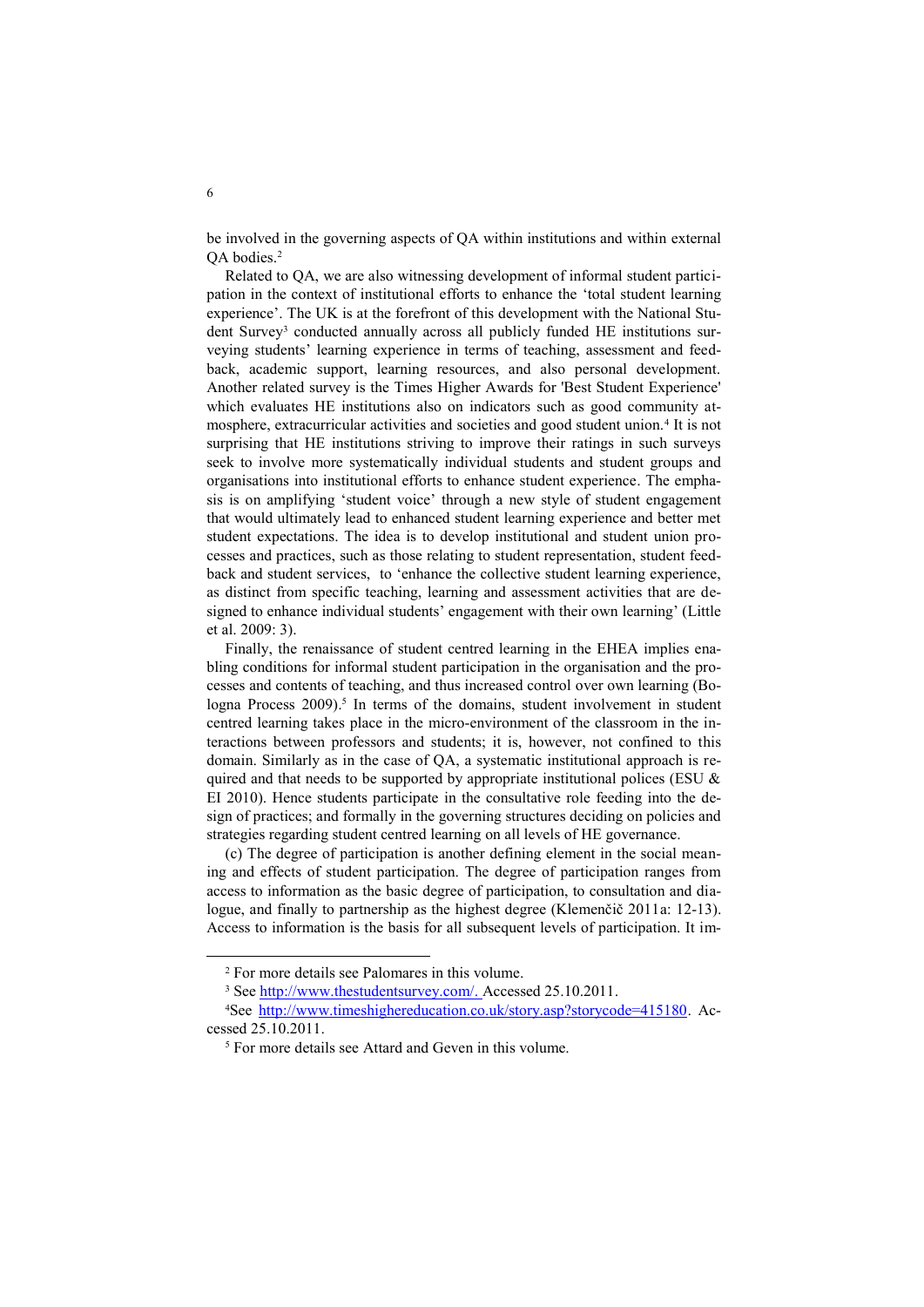plies a one-way provision of information from the administration to representative student bodies. At the level of consultation, the administration solicits student representatives' opinion on specific issues. The (structured) dialogue is a more advanced form of participation since student representative bodies and administration hold regular (formal or informal) exchange of views built on mutual interests and potentially shared objectives. Practically this means that student representatives are involved in various consultative committees where they perform advisory functions or are informally consulted on a regular basis. They have opportunities to launch their own agenda issues. They do not, however, have formal decisionmaking powers, i.e. voting or veto rights. This degree of participation is reached only through partnership which implies shared responsibilities in each step of the institutional decision-making process: agenda setting, drafting, decision-taking, implementation and monitoring of institutional decisions. While most of the policy references in the Bologna Process are concerned with the question whether there should be student involvement, the profound differences between the different degrees of participation point to the need to qualify how student participation should be exercised.

While we cannot ignore the diversity of HE governance structures, nor the diversity of forms of student representation across Europe, there is, however, evidence of overarching reform processes with profound effects on the conception of students' role and on the key relationship constellations involving the students: with the state, university and academics, and within the student body itself. The EHEA policies offer one impetus for reforms. The other impetus comes from the modernisation agenda for universities containing the paradigm of a new public management approach to university governance and implying changes in the relationship between the state and HE institutions. The mechanisms and instruments that follow from this approach have  $-$  so this chapter argues  $-$  significantly transformed the conceptions of students, the various relationship constellations involving students, and ultimately the conceptions of student participation in HE governance.

### **2. Student participation as an EHEA principle**

In the context of the Bologna Process, there has been virtually unprecedented political affirmation of student participation in HE governance by European Ministers. The Ministers have spoken in favour of both: student involvement in the policy making towards the emerging EHEA (Bologna Process 2001), and student participation in the HE decision-making on all levels: institutional, national and European (Bologna Process 2001, 2010). In fact, student participation emerged as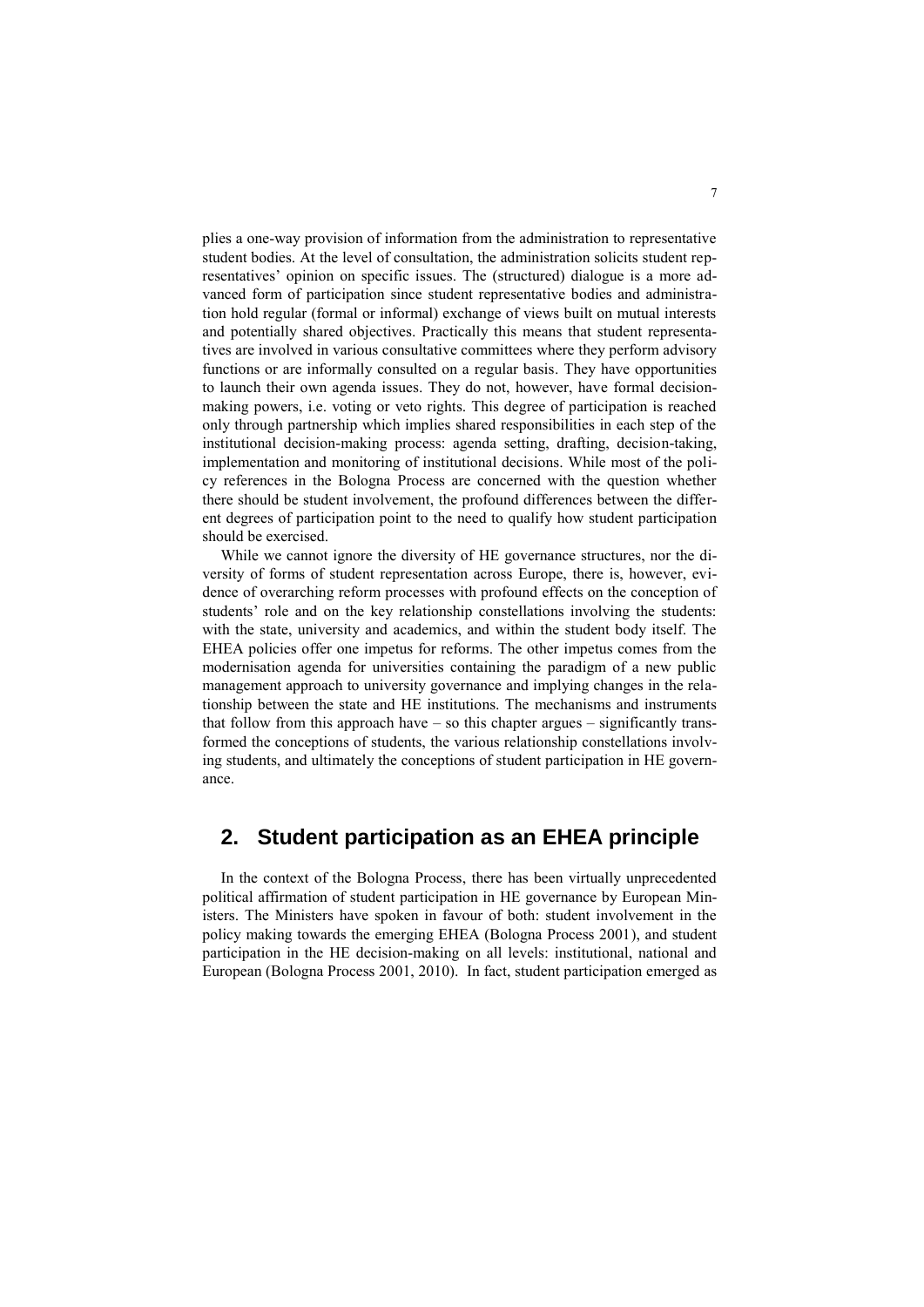one of the EHEA principles, and in several variations as: (a) a procedural principle, (b) a substantial value and (c) a policy objective. 6

a) Student representation was 'neither foreseen nor much talked about at the Bologna Conference' (Bergan 2004: 3; see also Klemenčič 2011b). ESU<sup>7</sup> – not formally involved with drafting Bologna Declaration – expressed regret and hope 'that in future discussions, NUSes will be consulted at the national level and that ESIB will be consulted at the European level' (ESU 1999). ESU's demands fell on fruitful ground as there was a shared concern among the participants to adopt a more participatory approach to the Process governance.<sup>8</sup> Representatives of stakeholders that would be affected by the policies were invited to participate in the Process to contribute to effective policy-making and implementation as well as for the legitimization of the Process. Some Ministers – especially from the countries with corporatist tradition of student interest intermediation – actively pushed for it (Bergan 2004; Klemenčič 2011b). The more reluctant ones – from countries will less developed structures and traditions of student representation – could be persuaded on the account that students, which appeared in favour of the reforms, could be an important ally to governments requesting changes where institutions may be more reluctant to implement them. Ultimately, given the predominant model of participatory HE governance across Europe, to involve students (and other stakeholders) effectively meant that 'the Bologna Process would be in better conformity with the situation in most of its constituent parties' (Bergan 2004: 3).

Student participation began to emerge as a procedural principle with the Prague Communiqué (Bologna Process 2001) which paved the way for formal student participation: '*the involvement of universities and other HE institutions and of students as competent, active and constructive partners in the establishment and shaping of a European HE Area is needed and welcomed'*. ESU was acknowledged as the sole representative of the students and, in 2003, together with several other stakeholders obtained consultative membership (Bologna Process 2003). Effectively this meant that ESU and other consultative members were involved in a structured dialogue with governments (and the European Commission); with speaking, but no formal decision making rights or rights to veto, and no possibility to assume formal positions of a chair of the governing bodies. Given the consensual nature of Bologna Processes' decision making such status implies *de facto* considerable influence. The relative weakness of ESU compared to the full members comes perhaps from the lack of competences to assume the chairing role. The

<sup>6</sup> For more on EHEA principles guiding the discussion below see Zgaga in this volume.

<sup>7</sup> At that time, ESU still went by its previous name ESIB-The National Unions of Students in Europe.

<sup>8</sup> Notably, at the same time the European Commission's – also participating in the Process – was developing a new approach to its own governance which among several other issues has highlighted participation of civil society in all stages of the policy process (EC 2001).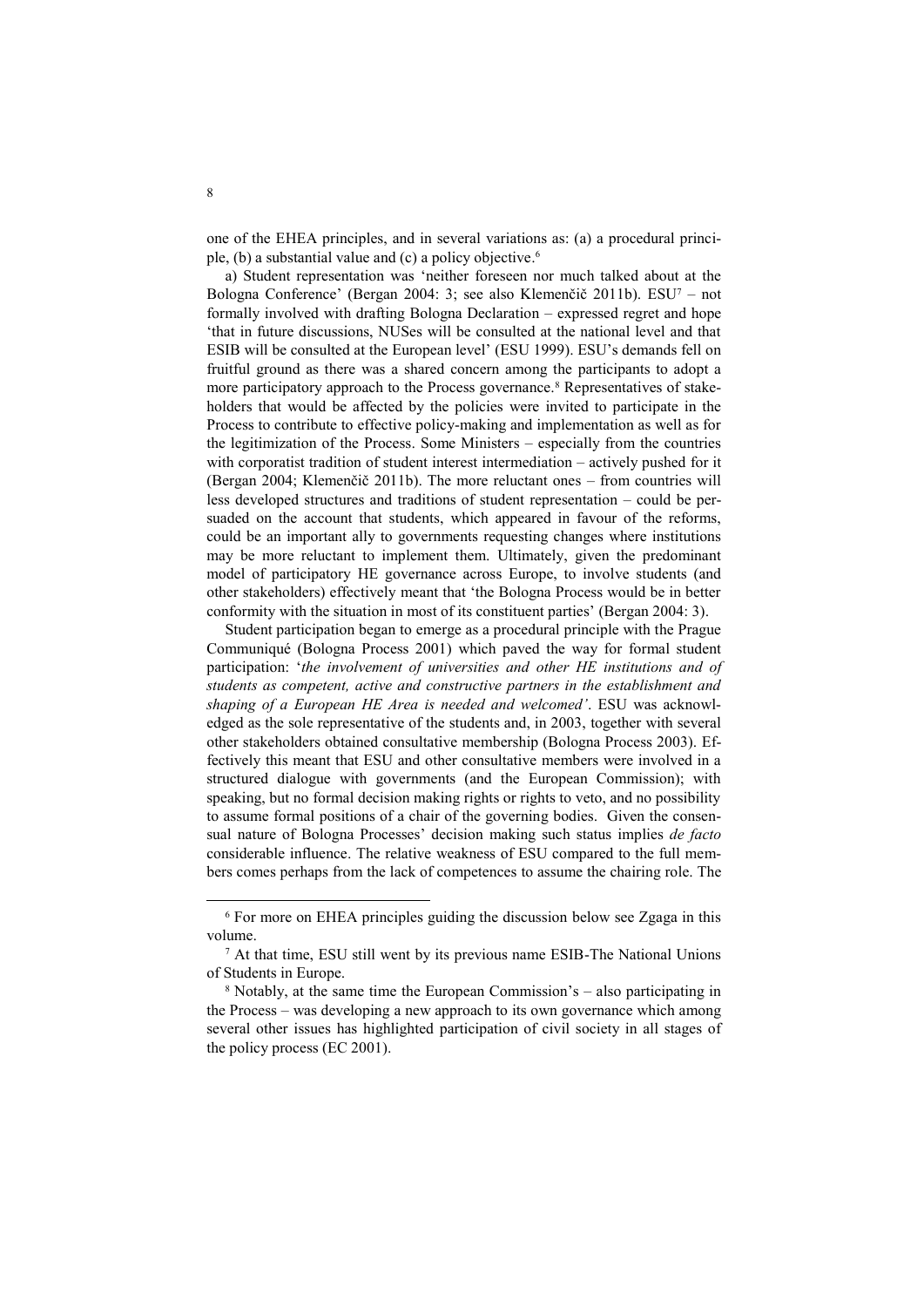role of a chair in consensual negotiation settings has been shown to carry a considerable leverage by the way of agenda setting and brokerage (Tallberg 2004).

At the same time, there were new opportunity structures opening up for ESU within the EHEA. ESU assumed a role also in several 'spin-off' initiatives within EHEA. For example, ESU became a formal partner in the new European Network of Quality Assurance Agencies. An informal 'E4 Group' was formed within the Process consisting of ESU, ENQA, EUA and EURASHE to represent the views of the stakeholders and to offer expert participation within the various Bolognarelated processes, such as the developments of the European Qualifications Framework, and the European Register for Quality Assurance Agencies in HE. There has also been a visible increase in ESU's participation in EU-funded projects, both as a lead coordinating party and as a partner in joint projects (Klemenčič 2011b).

ESU strengthened its organisational capacity and further professionalised maintaining quality input into the process (Klemenčič 2011b). It used its role to bring several of its most salient policy issues onto the agenda of the Bologna Process. One of them has been strengthening student participation in institutional and national HE governance, and others include the recognition of the multiple purposes of education, the social dimension in HE including consolidation of the principle of education as a public good and public responsibility. The real strength of ESU in the Bologna Process has been, as Sjur Bergan of the Council of Europe suggests, that 'student representatives […] certainly stood up for student rights but [...] have not seen their mission only as engaging on a limited range of issues' (Bergan 2011: 264).

b) Largely to the credit of ESU prominent role in the Process, the issue of student participation in the institutional and national HE governance was also affirmed as a 'substantial value' and as a 'policy objective' of the EHEA. The Ministers stated that students '*should participate in and influence the organisation and content of education at universities and other HE institutions'* (Bologna Process 2001), that they '*fully support staff and student participation in decision-making structures at European, national and institutional levels'* (Bologna Process 2010) and that students are '*full partners in HE governance'* (Bologna Process 2003). As such, they have expressed to judge student participation as important and as a value guiding our understanding, acting, governing (cf. Zgaga in this volume).

c) Furthermore, student participation gradually emerged as a 'commonly agreed Bologna objective', i.e. as an objective that ought to be pursued in the construction of the EHEA, and, accordingly, as a 'standard' by which EHEA and its underlying policy actions will also be evaluated and judged (cf. Zgaga in this volume). The strongest wording towards such normative goal was visible in the Berlin Communiqué (Bologna Process 2003), where the Ministers called on institutions and student organisations '*to identify ways of increasing actual student involvement in HE governance'* (Bologna Process 2003). Still, student participation was left largely undefined, even ambiguous in terms of the extent and degree of student participation advocated. The ambiguity in wording allows each gov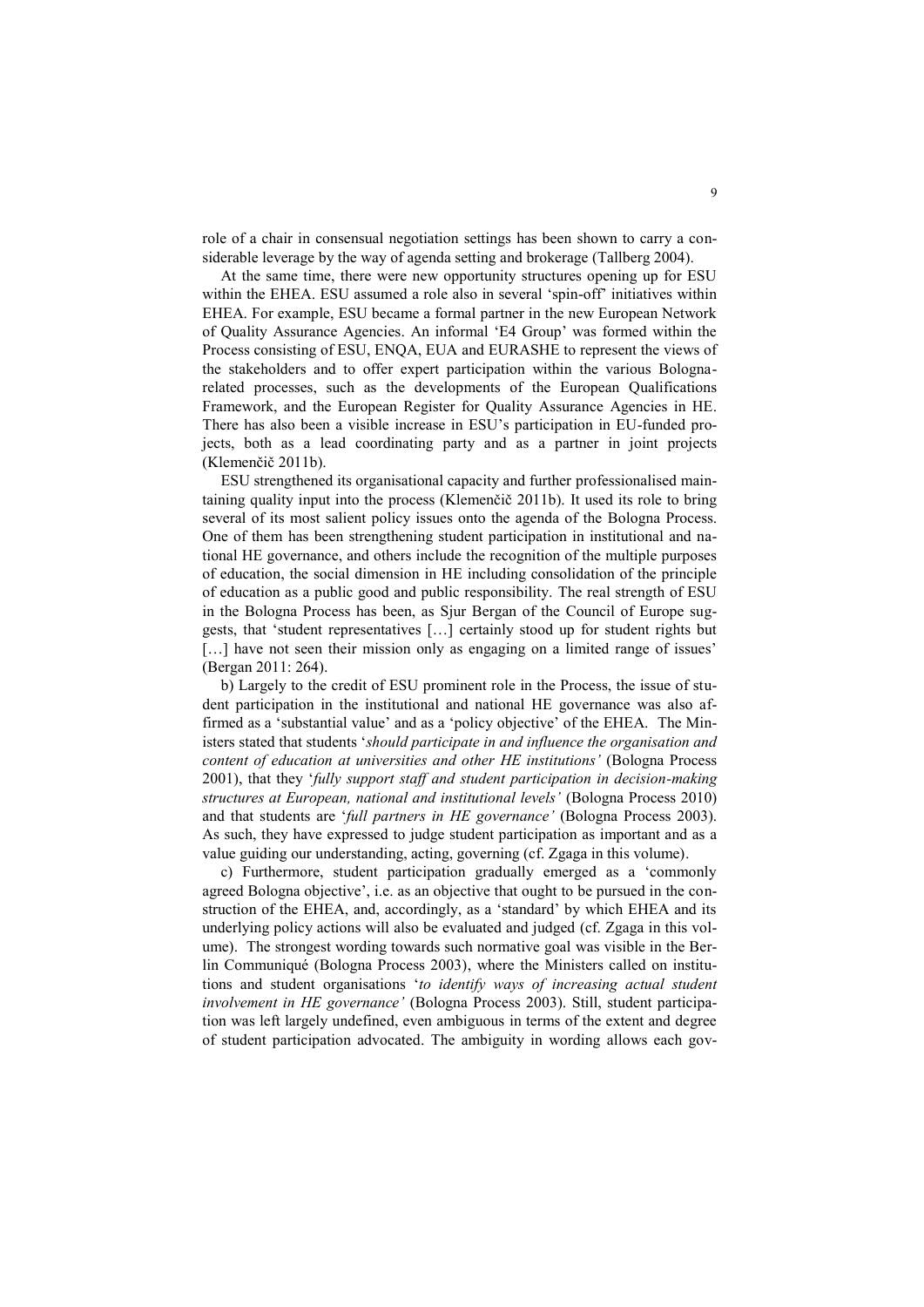ernment and institution to interpret it and to organise it within its own national and institutional context and interests. In other words, the full meaning and its impact depends on the negotiated interpretation between the policy actors involved. Given the consensual nature of the Bologna Process, such conceptual and normative ambiguity indicates a policy formulation strategy which was 'in offensive' against potential opposition or rejection by individual governments or HE institutions.

Less contentious – and hence stronger in wording - has been the reference to student participation in the area of QA. Standards and Guidelines for Quality Assurance (ESG) adopted within the Bologna Process basically made student participation in external and internal QA procedures mandatory (Bologna Process 2005). Following the adoption of ESG, it was noted already in London Communiqué (Bologna Process 2007) that *'[t]he extent of student involvement at all levels has increased […], although improvement is still necessary'*. Furthermore, student involvement was highlighted also in relation to the student centred learning (Bologna Process 2009): '*Academics, in close cooperation with student and employer representatives, will continue to develop learning outcomes and international reference points for a growing number of subject areas'*.

All in all, student participation has been fully consolidated in the Bologna Process as a procedural and substantial principle. It features also as a policy objective; however, as such it is neither fully defined nor qualified). The EHEA political endorsement of student participation has been used by national representative organisations as a leverage to consolidate or strengthen their participation in the national policy processes (Moscati 2009). The effects vary, however, among the countries depending on the pre-existing models of student interest intermediation. In countries with strong corporatist tradition, such as for example in the Nordic states, there was not much change since in these countries there already exists structured dialogue between national student unions and governments. In some parts of Europe, such as Central and South Eastern Europe, the political endorsement arguably led to an improved student participation in national-level HE policy making (ESU 2009). In other countries, like for example Spain, the European developments created enabling conditions for the institutional-level student organisations to further their cooperation on the national level, and thus strengthen their ability to influence national HE policy making. In sum, the general tendency across EHEA has been to involve student representatives in the national-level Bolognainitiated policy processes and implementation. Yet, there are also profound differences on national and institutional levels as to the extent and degree of student participation. The reasons for why more convergence in this regard cannot be seen are several. One is in the profound differences in structures and traditions of student representation. Related to the above discussion, the reason could be also in the normative ambiguity of the Bologna documents when it comes to the questions of the extent and degree of student participation. Finally, as it will be discussed in the next section, there is another powerful source of prescriptive policies emerging from the EU modernisation agenda, which has implications on student participation even if it does not tackle it in explicit terms.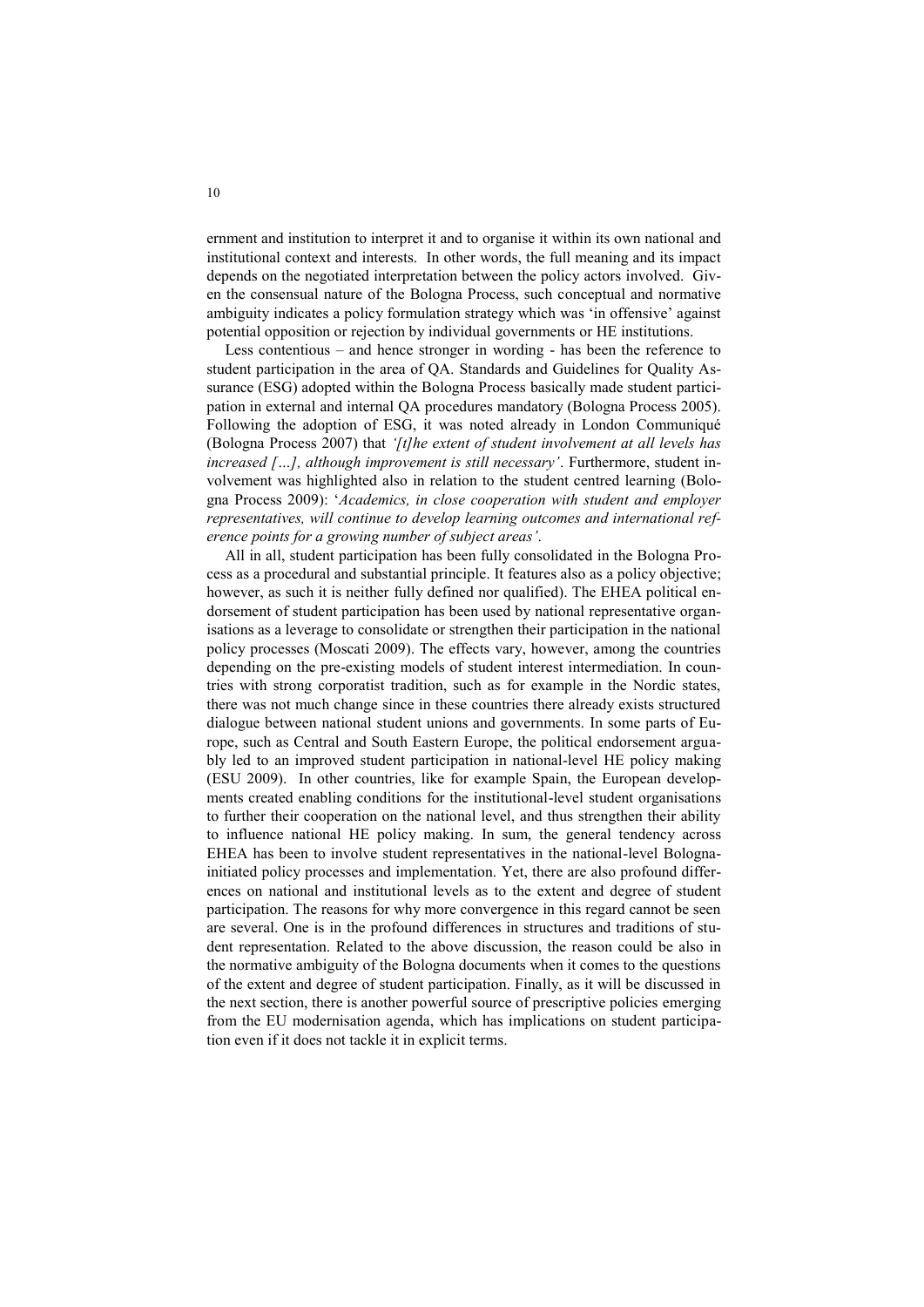# **3. Modernisation agenda and the HE reforms across EHEA and the evolving relationship constellations involving students**

HE reforms are sweeping across Europe. In the early stages of the Bologna Process, it was effectively Bologna recommendations that 'captured' HE reform agenda across EHEA (Gornitzka 2010: 11). Those recommendations have largely focused on the structural convergence and convergence in terms of QA systems in order to support mobility. Just with a couple of years of delay, in the - subsumed policy arena of the European Union, HE become highlighted as one of the key drivers of the economic competitiveness, a goal determined in the Lisbon Agenda, an influential action and development plan for the European economy. Lisbon Agenda paved the way for a deeper HE policy to be proposed by the European Commission. From 2003, a series of influential policy documents and related financial instruments were developed under a general heading of 'HE modernisation agenda'. Both Bologna and European Union HE reform discourses became increasingly intertwined. Scholarly work suggests that the Bologna Process has been absorbed into the more general 'stream' of the Lisbon Agenda through a progressive convergence of documents (Capano and Piattoni 2011: 586). Specifically, the strategic role of HE in the promotion of competitiveness of European economy set out in the Lisbon Agenda has had implications on certain emphasises within the Bologna documents, and, more broadly, on the governance and funding reforms within the EHEA.

HE modernisation agenda has obvious ideational foundations in the new public management approach to HE governance (de Boer and File 2009).<sup>9</sup> By incorporating management practices from the private sector to public services, the aim is to increase the efficiency and effectiveness of institutions by giving them more autonomy while demanding more accountability. There is an emphasis on a more indirect role of governments in steering the HE system. The principle of institutional autonomy implies granting institutions the right to decide by themselves on their internal organisation and conduct of their operations, while remaining accountable to their main stakeholders. In view of the quest for universities to be more responsive to the socio-economic demands, this approach favour participation of external stakeholders – especially from industry and government – to increase accountability and cultivate links with the broader environment (Teichler 2006; Bleiklie and Kogan 2007). These are typically included in the external university boards, as part of general tendency towards the creation of managerial infrastructures parallel to academic ones, leading to a shift in decision-making from the collegiate governing bodies to managerial bodies (de Boer et al. 2007; Amaral et al. 2003;

<sup>9</sup> For more on new public management approach and for examples of reform changes in governance see Amaral, Tavares and Santos in this volume.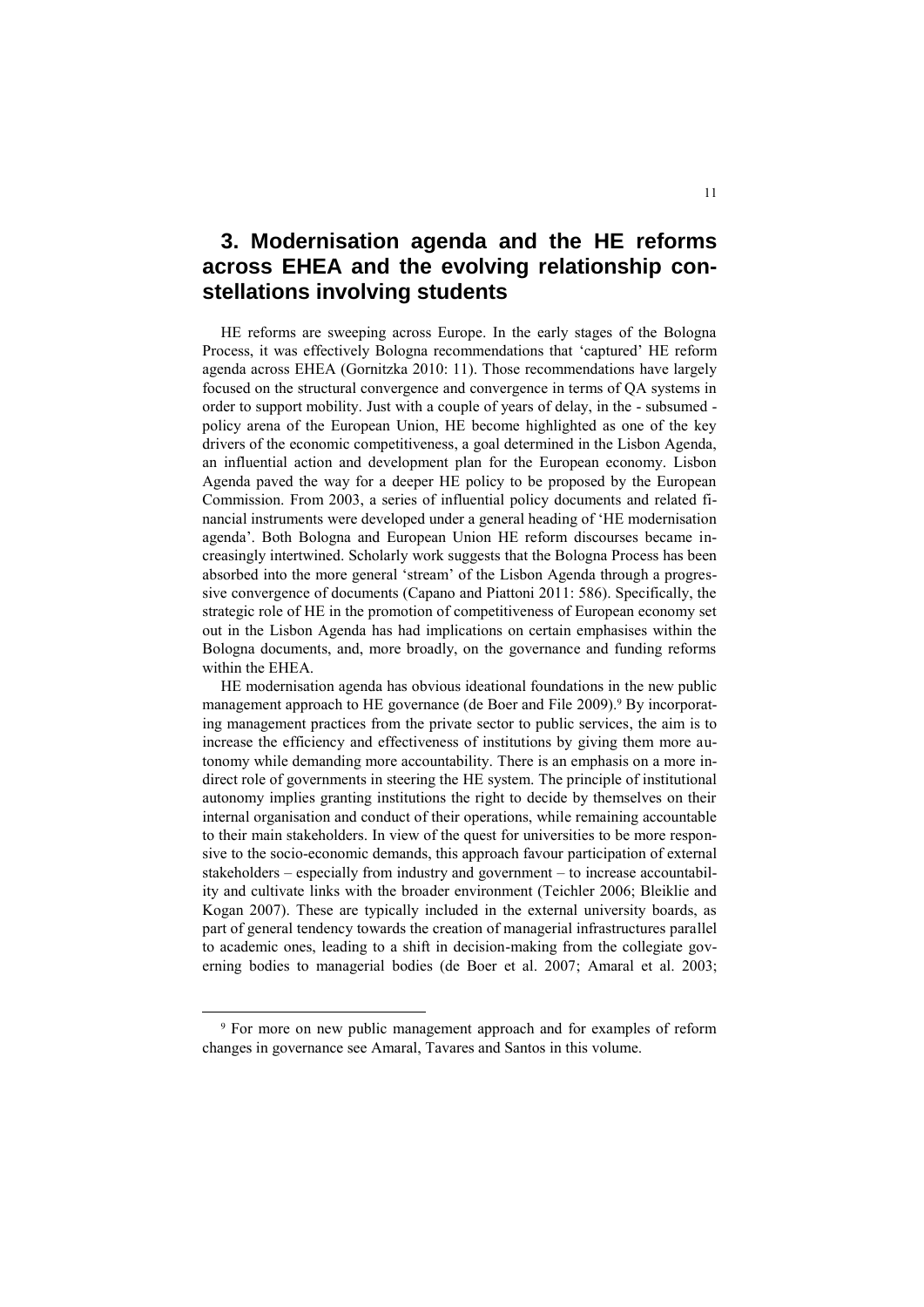Maasen 2003). The underlying expectation is for universities to act more as corporate institutions (Shattock 2009).

The increased autonomy of HE institutions does not mean that these are no longer accountable to the public. There has been a rise in external and internal evaluation and accountability mechanisms to this effect (Stensaker and Harvey 2011). Accountability means that HE institutions have to use public funds granted to them responsibly and pursue their operations in line with the governmental and general public expectations. The institutions need to demonstrate this through various performance evaluations and other control mechanisms. While the relationship between the state and institutions shifted from state control to state supervision (van Vught 1989), the state remains interventionist in an evaluative sense (Neave and van Vught 1991). The evaluative state has developed more procedural policies (Musselin 2009), and delegated evaluative competencies onto independent agencies, such as quality assurance and accreditation agencies, research funding agencies, education councils (de Boer et al. 2007).

The modernisation discourse also highlights that more funding is needed for European HE if it is to serve effectively the envisaged European knowledge economy and society and compete with the rest of the world. While the financing formulas continue to be debated across Europe, the overall trend is towards shifting the burden of financing public HE from the governments to the institutions. The public spending crisis across Europe - reflecting the global financial crisis - has largely reinforced this trend (Teixeira 2009). Institutions bearing a rising burden of self-financing are trying to compensate by strengthening links to business and industry, and especially by increasingly passing the cost burden onto students. The emerging discourse within the EHEA - accepted with varying degrees nationally and countered by several actors, most notably students - includes a shift in the conviction that the burden of HE financing lies exclusively or predominately with governments and thus taxpayers, to that of cost-sharing. For example, in Germany tuition fees were gradually introduced across the *Bundesländer* between 2006 and 2008, while in the United Kingdom (except in Scotland) tuition costs increased significantly in 2006, under the label of top-up fees (Eurostudent 2008: 83). The current trend is towards introduction of or increase in tuition fees (Eurydice 2007: 25-27). The notions of education as a public good and public responsibility, which implied tuition-free provision of HE has thus come under question. <sup>10</sup> All in all, the diffusion of the modernisation agenda for universities into the Bologna Process brought forward two major tensions. One is regarding the priority purposes of HE: Does it performs a purely educational function or fulfils a social role? The other is concerning the role of HE: Is HE a public good or a service? The underlying tension is that of the role of students: Whether students are or should be conceived as costumers or full partners? Each conception implies a particular mode of relation-

<sup>10</sup> For more see Hackl in this volume.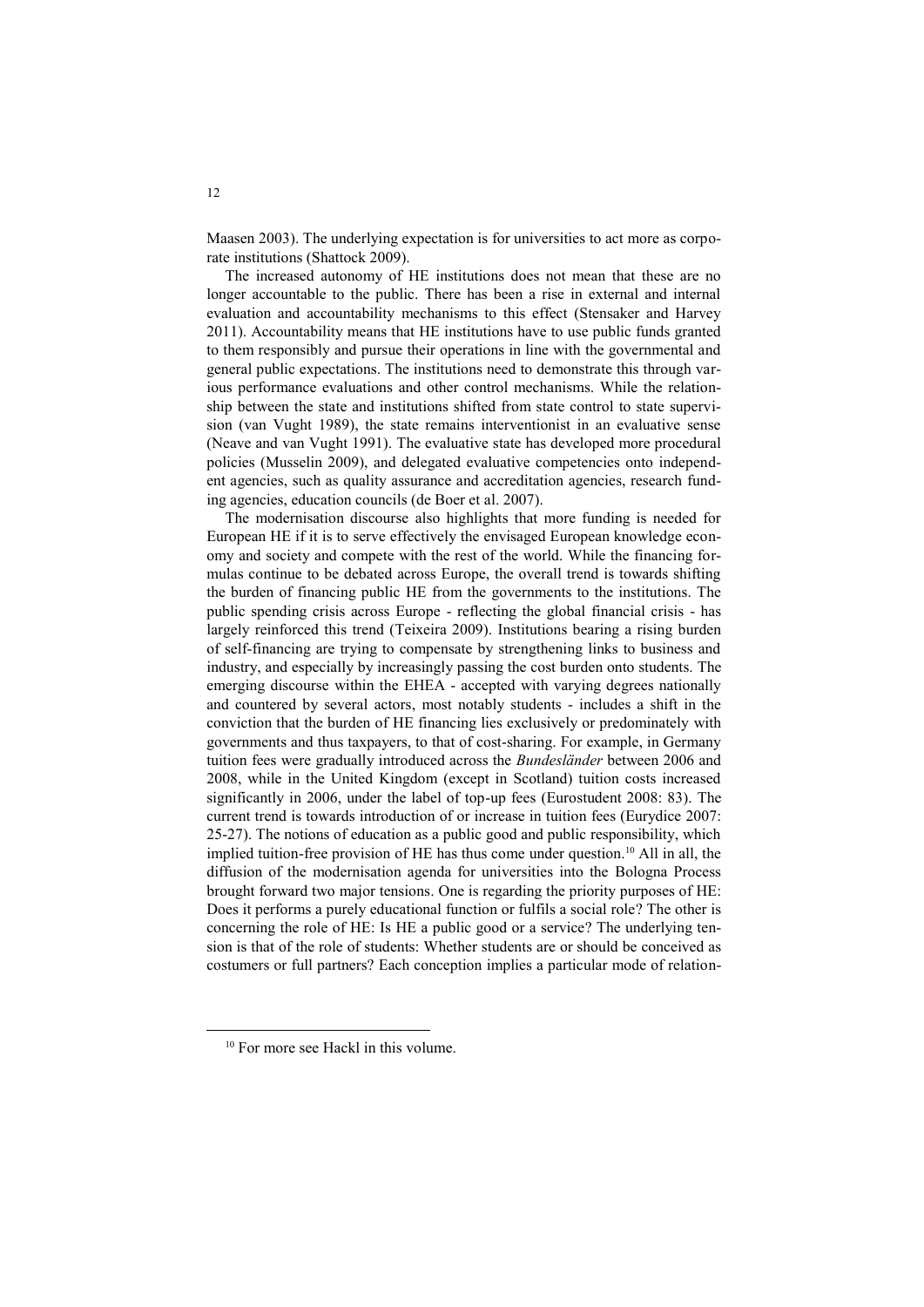ships between institutions and students, and a correspondingly different narrative as to the justifications in favour or against student participation.<sup>11</sup>

While Bologna documents repeatedly declared that HE serves multiple purposes, it is public good and public responsibility, and students are full partners in HE governance, the modernisation discourse inherently challenges these notions. The following sections discuss the implications of the modernisation agenda on the various relationships involving students, and the conception of students.

### **3.1. Transformations in the relationship between the state and students**

Perhaps the key observation regarding the relationship between the state and the students is in that of the further erosion of 'student exceptionalism' as the governments subscribe to the new public management ideologies.<sup>12</sup> Introduction of plurality of stakeholders at all levels of HE governance - in interest of effective policy formulation, legitimisation of adopted policy and accountability - implies more governments' coordination among diverse interests of multiple actors in the interconnected policy levels (de Boer et al. 2007; Olson 2005). Students and academics no longer have the privileged access to the governments' HE policy process. They have to share these privileges with other stakeholders, namely from the industry and employers. These actors have specific interests in HE provision, especially in terms of expected graduates' competences and research outputs. They also tend to be sympathetic to the managerial ideologies applied to HE setting. In fact, their sheer presence and political leverage based on the economic weight contribute to consolidation of corporate values into HE. Students and academics continue to be inherently relevant constituencies, and cannot be - at least in principle - ignored from the policy process. However, their relative weight decreases with increasing number of actors involved in the policy process. In view of this, representatives of students and academics may emerge as 'advocacy coalitions' defending the predominance of educational purposes of HE as opposed to serving the needs of the industry.

While students' influence may be deteriorating with involvement of external stakeholders in policy making, they are gaining influence as governments have passed the task of evaluative procedures onto independent quality assurance and accreditation agencies. QA is a powerful element of the new public management agenda, and student participation along with participation of other stakeholders is

 $11$  For an extensive discussion on arguments in favor and against student participation based on different conceptions of students within European context see Klemenčič (2011a), and more generally see Luescher (2010).

<sup>&</sup>lt;sup>12</sup> Indeed, as Hans Pechlar noted during the FOHE-BPRC, student exceptionalism began to deteriorate already as HE has moved into mass and towards universal provision.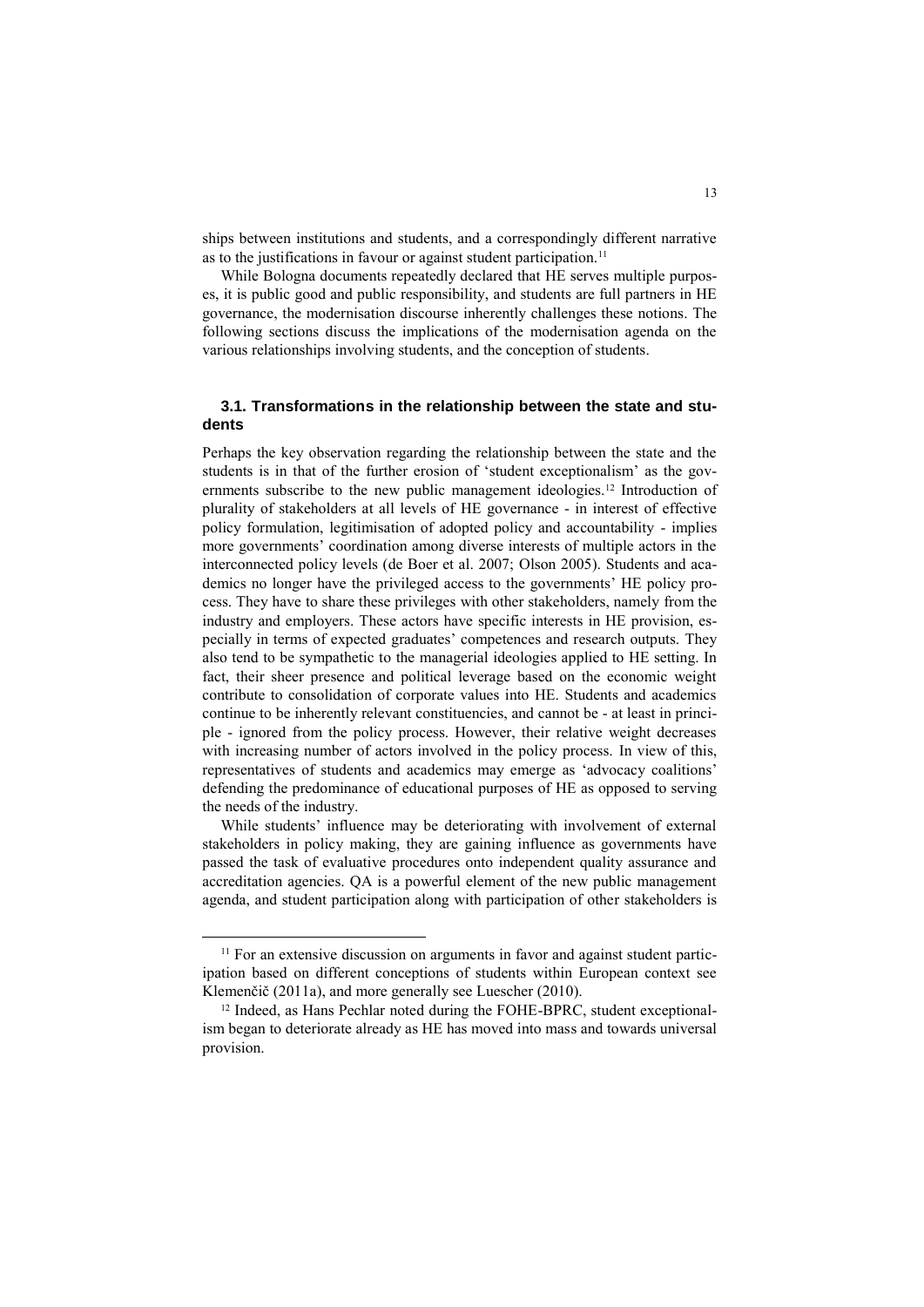its vital element. In addition, the various 'transparency and performance measuring tools' promoted by the European Commission (2008b) and acknowledged by several governments are intended at empowering students to exercise an informed and effective choice of education provision.

As corporate culture increasingly permeates policy interactions within HE governance on national level, the representative organisations of students (and academics and staff) need to become more professionalised if they are to represent the interests of their constituencies effectively. Professionalisation of student unions is also desired by the governments for student representatives to contribute competently and constructively in the advisory and evaluative role they have been solicited to within quality assurance agencies and external reviews. Some governments, such as for example the Dutch, have increased funding of representative student organisations on national level (i.e. LSVb and ISO) with explanation that it wanted them to be more professionalised.

With similar intentions to 'strengthen and vitalise student influence and strengthen the legitimacy of student unions' the government of Sweden in 2010 abolished compulsory membership of student unions.<sup>13</sup> The government's argument goes that each student ought to choose voluntarily whether to join the union or not; and having to recruit students into membership would ultimately professionalise the unions, and thus make them more effective. The governments allocated an annual grant to be distributed to student unions to ensure their participation 'in the quality assurance procedures' of both public and private HE institutions. The grant typically suffices to finance several union officers, but not to sustain the same extent of services and activities. For conducting these services and activities student union will need to fundraise from the institutional management and using membership fees. Such arrangement will inevitably transform the nature of student representation from more political to more entrepreneurial. Student unions ultimately assimilate into the managerial norms of conduct and corporatist practices at institutions depicted in the new public management approach (cf. Luescher-Mamashela 2010).

Finally, the social contract between the state and students in terms of the public funding of HE is - with different degrees in different national contexts - also being challenged. Here student exceptionalism in terms of their right to free tertiary education is challenged when compared to the rights of those not seeking such education. The justification for cost sharing is based on the argument of the private benefits to individuals for obtaining a HE degree in the form of higher earnings deriving from investment in their human capital - an argument that appear today much more in vogue than it was only ten years ago. The introduction of or substantial increase in tuition fees in some countries have significant implications for student-university relations. Paying students conceived as customers rather than partners fits well into the emerging ideal of the modern corporate university.

<sup>13</sup> Se[e http://www.sweden.gov.se/sb/d/11815.](http://www.sweden.gov.se/sb/d/11815) Accessed 29.10.2011.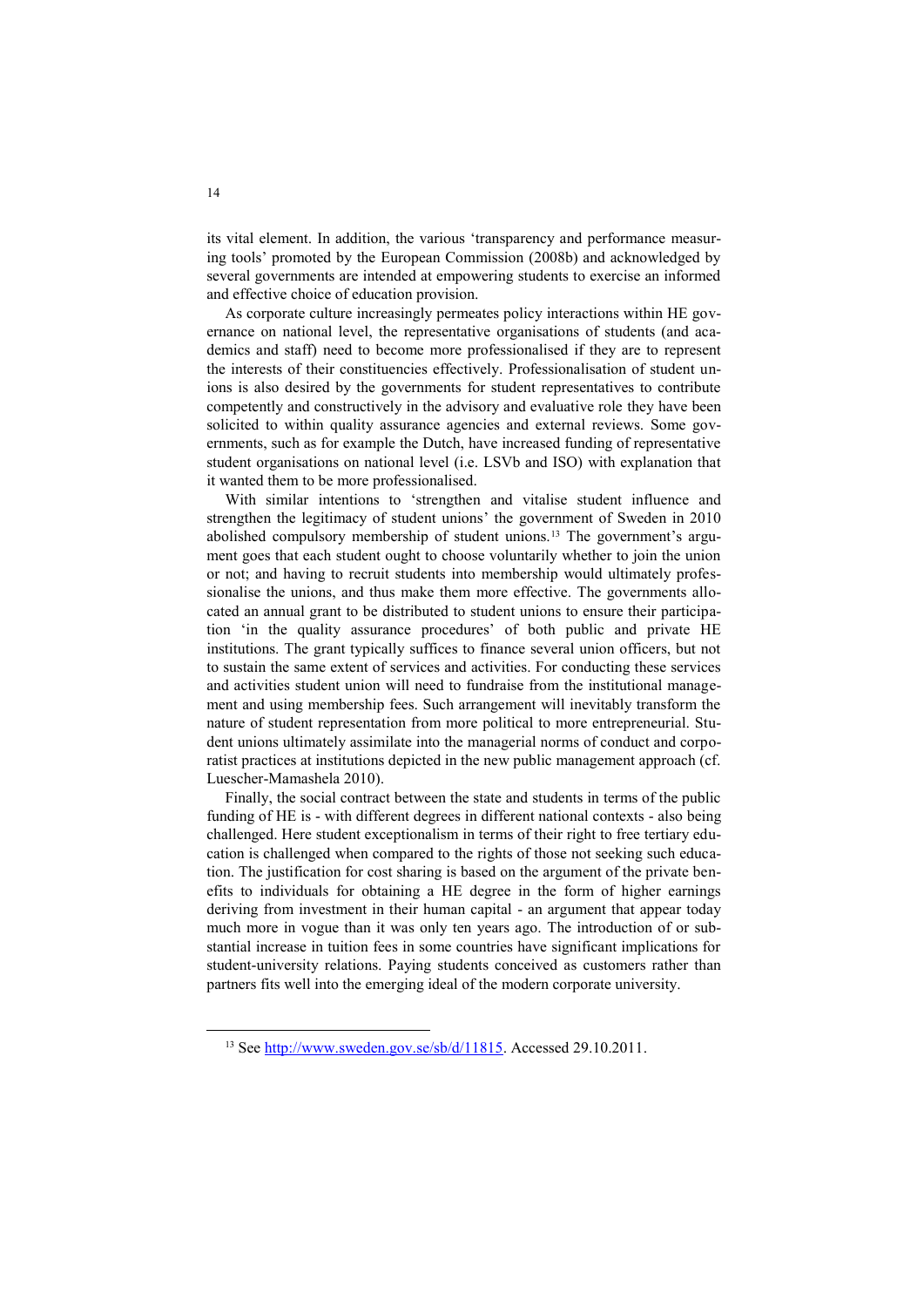#### **3.2. Transformations in the relationship between the university and students**

As the European HE institutions assert their organisational autonomy towards the creation of managerial infrastructures parallel to academic ones, this has significant implications on the university-student relationships. First, there is a shift in decision-making from the collegiate governing bodies - where students tend to be formally represented -, to managerial bodies where students are represented less or not at all. Strong executive leadership has come to be seen as a new ideal supplanting the representative democracy model. The composition of the university boards typically favours participation of external stakeholders. In case of Portugal, for example, the new provisions stipulate student participation in the *Conselho Geral*, but the minimal share of student representatives is not specified. The arguments given for the change revolved around disturbance of student representatives (in view of the fights over tuition fees) and the effectiveness of decision making. Concomitantly, the relative political weight of student representatives (as well as that of academics and staff) in these boards has decreased. Along with other internal stakeholder representatives, student representatives are increasingly being eclipsed by the executive leadership. Such reforms thus evince a trend away from the ideal of partnership, which implies that students are involved in all stages of the decision making, on all vital policy and strategy decisions, and that they act in decision-making capacity.

A combination of managerial organisational arrangements with introduction of (or increase in) tuition fees brings the institutions closer to the model of corporate university. In such model, students are conceived as costumers and academics as employees (Pabian and Minksová 2011). In the consumerist view of educational provisions, there is a contractual relationship between the institution as a provider of educational services and students as costumers of these services who are expecting value-for-money. Conceiving students as costumers appears to empower each student individually while representation of collective student body withers. Individual student is actively recruited by institutions competing on the education market. The transparency tools help the student to make an informed choice. Institutions seeking to meet student expectations develop internal quality assurance procedures to secure 'customer satisfaction'. They are eager to obtain individual student feedback on the various aspects of services they offer in order to avoid complaints and maintain reputation for further recruitment. Indeed, an individual student as sovereign customer has a right to complain and demand better service; and if his complaints not remedied has an option to change institutions. However, as it has been often argued, customer rights are more difficult to enact in educational services than this may be the case in other industries (e.g. Bergan 2011: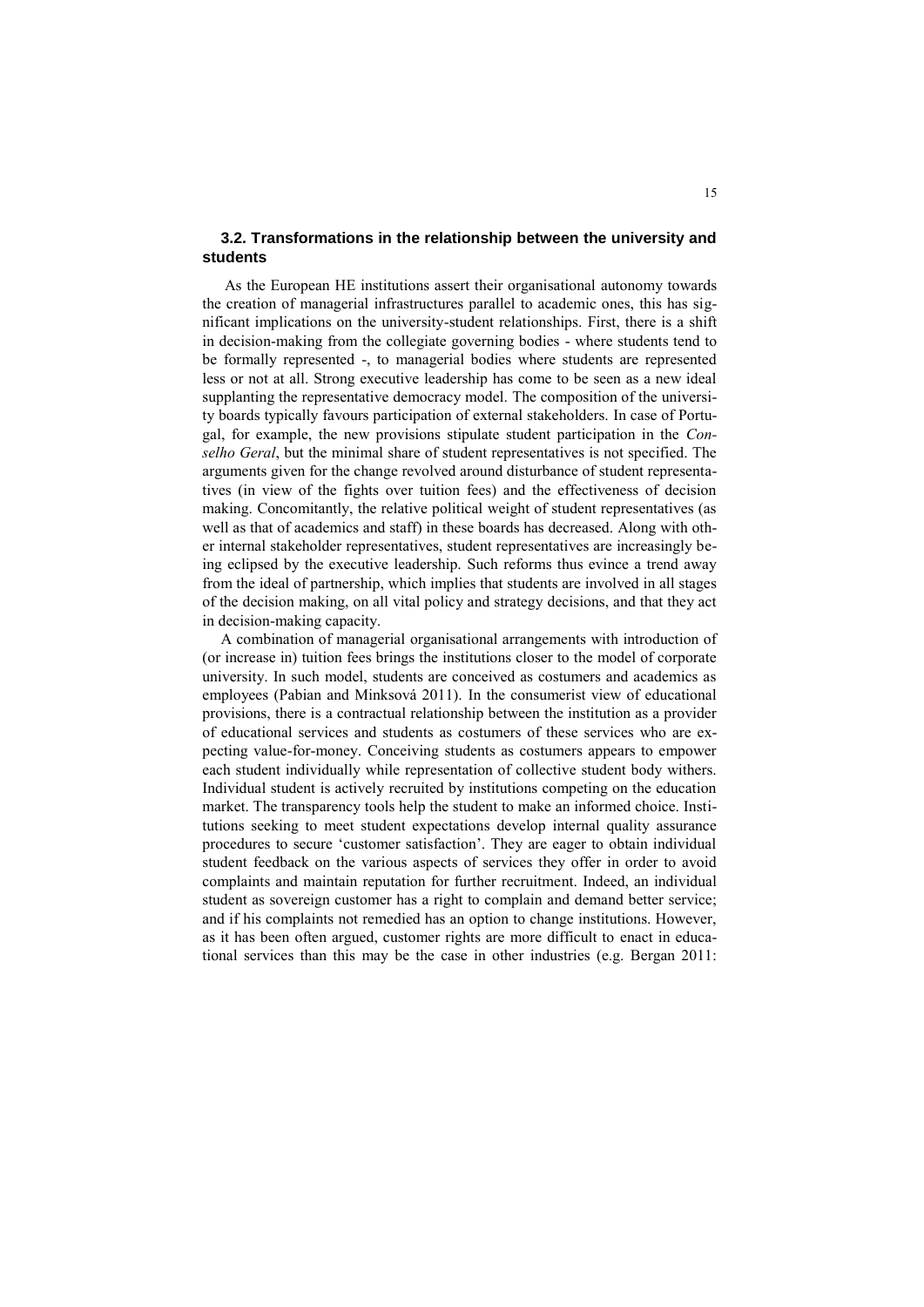263-4).<sup>14</sup> There is significant time and financial investment involved in choice of HE provision.

Conceiving students as customers does not preclude student participation but it fundamentally transforms it. The contemporary institutional preference for student participation is clearly towards an advisory rather than decision making model, i.e. student participation in a form of consultation and quality assessment rather than partnership. Indeed, the institutional strategic emphasis on quality assurance and enhancing total student learning experience opens up new opportunity structures for student representatives. These informal forms of student involvement - where student representation is 'instrumentalised' in pursuit of the institutional quality agenda – may supplement full formal student participation in governing. Informal student participation can serve institutional leadership as an argument against student requests for more participation in governing. By involving students in QA, institutional management can argue the case that student participation exists and that this no longer needs to be a cause for political struggle. In other words, informal forms of student participation are convenient evidence for acceptance of student participation in principle. At the same time, students influence in governing is accommodated only to the extent that it does not compromise management control over the governing bodies and decisions. From the point of efficiency of decision making this is desirable for the leadership as students are assumed to hold adversary positions, and thus potentially disrupt or stall the decision making process.

Institutional leadership in corporate institution is more interested in student representatives' expertise and ability to perform various student services and manage student facilities then their representativeness. Student unions tend to adapt to these changing institutional structures, practices, norms of appropriateness and the leadership expectations as to the student role. The corporate culture permeating institutional governance ultimately spills over to the student governance - perhaps not immediately, but gradually as new generations of student leaders join ranks. More political student groups within student governance become increasingly marginalised within the corporate university. The trend entrepreneurialism in student representation is stronger where student governance is already more serviceoriented rather than political (e.g. in the UK, Netherlands as opposed to typical French, Swiss, Italian unions). The less financial autonomy the institutional unions have, the quicker and more ideal is such transformation likely to be

In sum, modernisation agenda is leading not only to re-conception of students, but also to a transformation of student representation. The trend is towards conceiving students as customers and professionalising and de-politicising student representation to play a role in institutional quality assurance and student services.

<sup>&</sup>lt;sup>14</sup> This is but one reason why an external consumer protection agency cannot replace the function of a student union defending not only an individual student's interests, but also interests of the collective student body.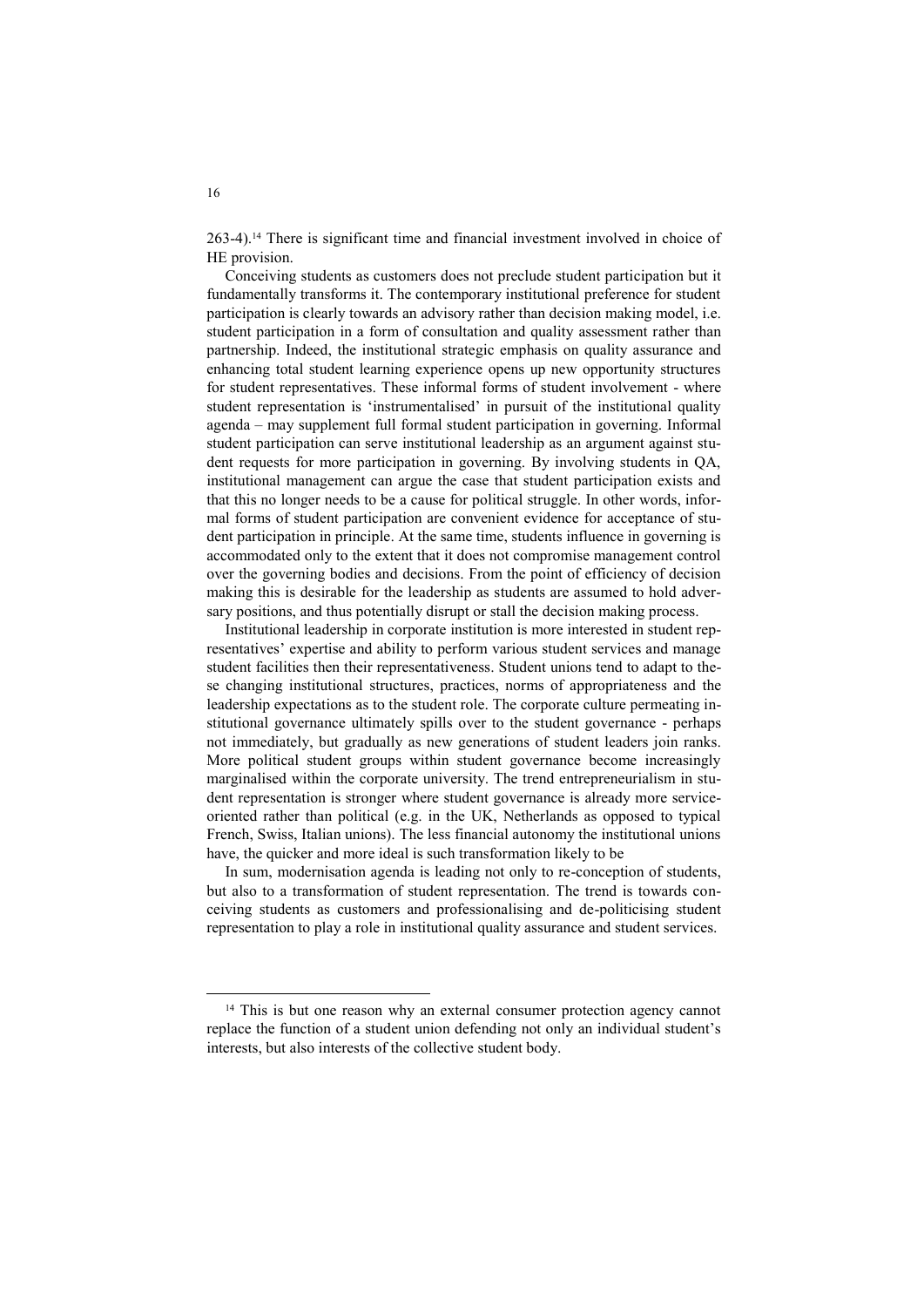#### **3.3. Transformations in the relationship between the academics and students**

The changing organizational arrangements that appear to be weakening the influence of internal stakeholders may result in strengthened cooperation between students and academics in the formal governance. Both tend to agree on the importance of educational purposes of HE and the need to moderate the demands coming from the industry. Academics in general tend to be less supportive of the view that students should be regarded as customers than institutional leadership (Lomas 2007: 42). Such conception reinforces the conception of academics as employees in the educational enterprise whose role is to transmit course content. Their self-perception tends to be more all-encompassing and conceived within the notions of multiple purposes of education including that of serving the intellectual needs of their societies (Henkel 2000). Hence, there exists ground for advocacy coalitions between representatives from these two internal constituencies, assuming that these will continue to defend - as they have so far - the multiple purposes of HE.

In addition, a new cooperative relationship between the student and academic 'estates' may be developing within the student centred learning approach. As we are moving from teacher-centred towards learner-centred approach, the academics' control over the curriculum contents and methods weaken while individual student's autonomy and active involvement strengthens. Empirical studies show that students typically are interested in being involved in shaping the 'content, curriculum and design' of their courses (Bols and Freeman 2011), and thus this type of informal student participation is not subject to the same trend of weakening of political participation as we see in low turnouts in student elections. Conceptually, student centred learning appears to be more convergent with the conception of students as partners in a joint teaching and learning and research endeavour than that of students as customers which implies external and passive student role.

 At the same time, academics are subject to more pedagogical and scientific evaluation within the QA frameworks. The results of these evaluations bare repercussions on reputation and financial rewards of academics. Students are involved in these frameworks as evaluators which somewhat undermines the traditional power imbalance between students and academics stemming from the academics' role in the testing and certifying students' acquisition of knowledge.

In sum, as academics autonomy may be weakened with various performance measures and students autonomy strengthened through student centred learning, these two estates might find more ground for cooperative arrangements not only within the classroom, but also within the governing structures.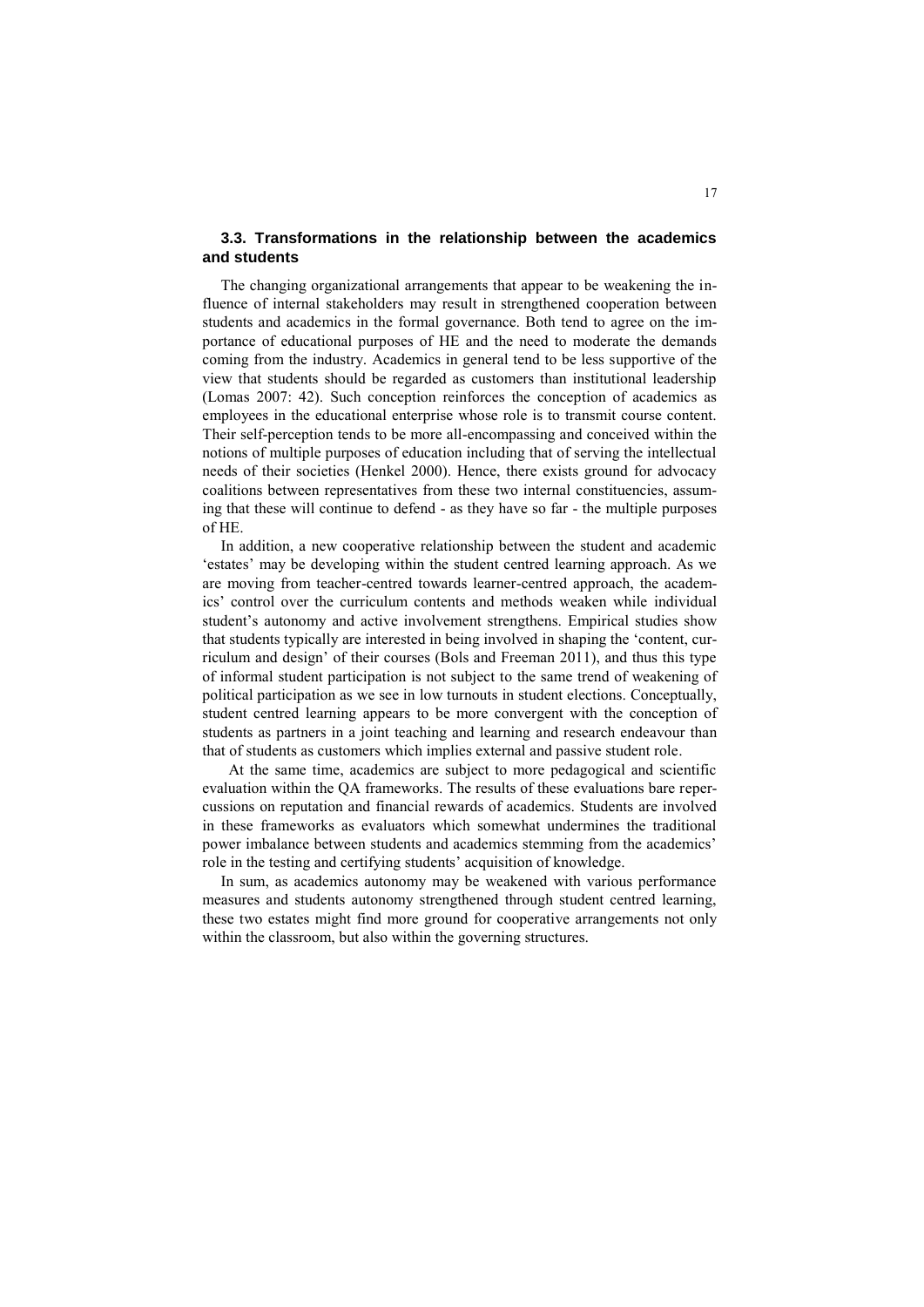#### **3.4. Transformations in the relationship between representative student bodies and students**

While on the one hand the representative student organisations across EHEA continue to pledge the case for more participation in institutional governance, they are on the other hand struggling to elicit participation in their own organisations. A major cross-national survey of student participation in university governance in Europe conducted by the Council of Europe (Bergan 2004; Persson 2004) suggests that although voter turnout in student elections varies considerably across Europe, it tends to be low: most of the time, less than half the student population elects those representing the whole student body, and in most cases voter turnout is actually one in three or less. Recruiting student representatives is generally less difficult. More challenging is, however, for student governments to effectively engage and represent interests of increasingly diverse body of students: lifelong learners, distance education students, those enrolled in transnational HE operations, and minority students according to religion, language/ethnicity, race, sexual orientations, etc. Involving these students requires special effort and makes policy making among groups with diverse and often conflicting interests more difficult.

The modernisation discourse eliciting the sense of higher education as a market place is also transmitting the notion of students as customers with choice of a higher education provider, right to complain over the quality of service provision and obligation to share a burden of cost of this provision. Such notions are intertwined with and reinforce the rising vocationalist orientations of contemporary student body as well as the culture of individualism. We can observe among students today a growing culture of individualism, a pre-eminence of self-interest and a preference for the benefit to the individual over concerns for the common good, and students appear increasingly concerned with prioritising personal advancement and gratification over moral and social meanings (Colby et al. 2007). Such orientations are typically not conducive to student political activism, be that in a form of active involvement in student unions (unless this is considered a way of improving career prospects) or in other forms of social engagement. Such orientations also do not fare well for these students' active participation in our societies' democratic processes and institutions. If higher education institutions do not act as 'sites of citizenship and democratic participation' and develop ample opportunities for academic democracy, they yield high opportunity costs of not contributing to sustaining and developing democratic societies (Klemenčič 2010). Student governments also have a key role to play in terms of capacity building of their own structures and raising student awareness.<sup>15</sup>

<sup>15</sup> ESU (2011 a, b) is aware of these challenges and seriously working on capacity-building of student representation at all levels including raising awareness of the role of student representatives and developing principles of good governance of student organisations.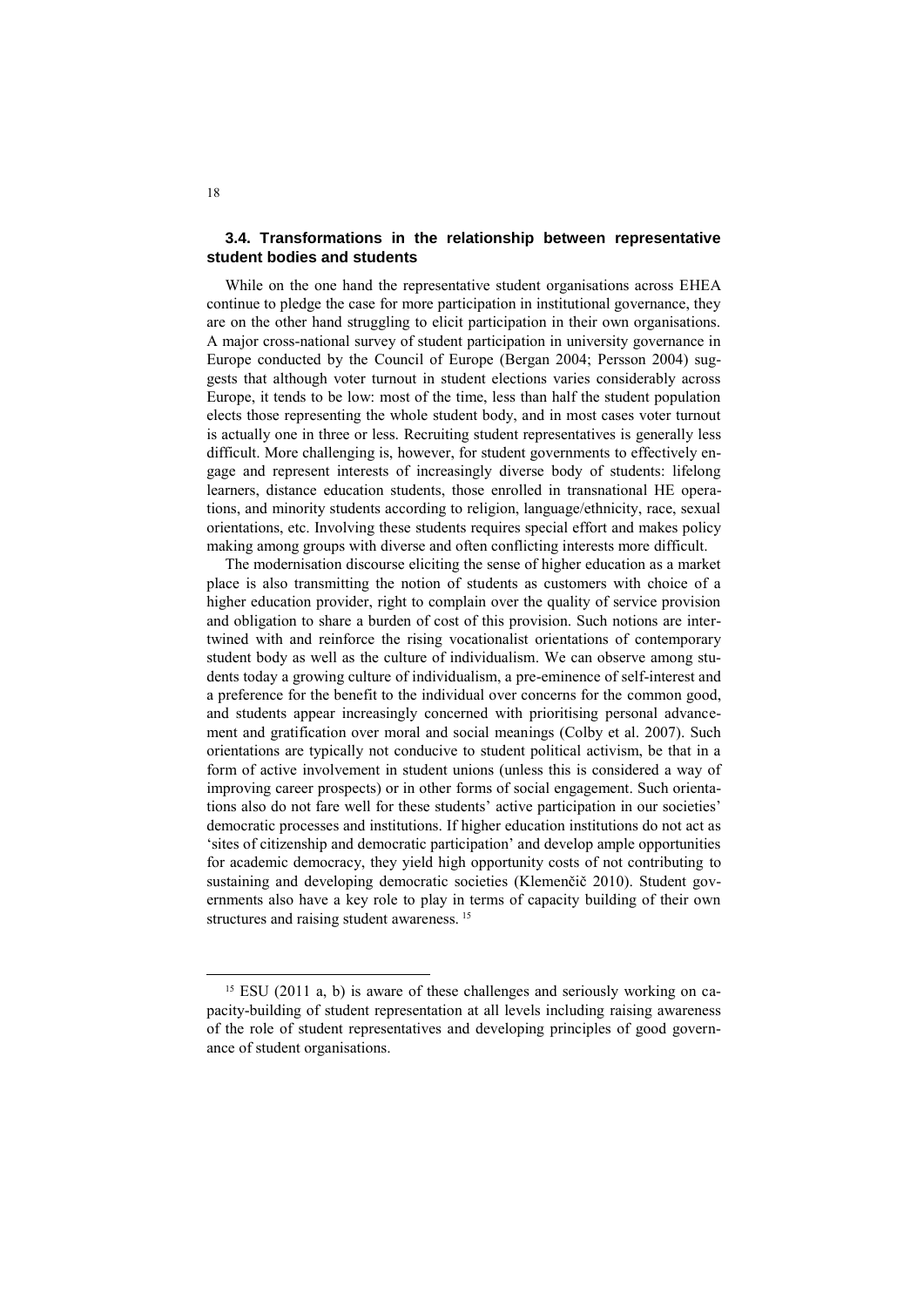While the student body typically remains relatively dispassionate in the course of strictly educational reforms, it continues to be willing to engage in mass action when issues at stake tackle student welfare and financing, such as the introduction of or increase in tuition fees. While student protests are a permanent feature in HE space (Altbach 2006), we are witnessing expansion and strengthening of student movements across EHEA in the last decade. The common denominator of these student movements is a reaction to - what is broadly labelled as - the neoliberal approach to the HE reforms across Europe. The opposition to GATS in education, which used to be the most salient issue of student protests within the general opposition to commodification and commercialisation of HE, is now overshadowed by other issues: rising tuition fees, decreasing public spending on HE and the focus on the commercially-driven research and university-industry partnerships. Many of the protests are connected  $-$  at least virtually  $-$  through the initiatives called '*unibrennt*' [university burns], and '*unsereuni*' [our university].<sup>16</sup> There are very different examples across Europe of how student representative organisations relate to the movements. In some countries - such as, for example, Austria - the formal student representative organisation acknowledges and participates in the movement. The growth in student movement depicts, however, the growing distance between the political decisions taken by the student political elites and those of their constituency. This trend is not only pertinent only to student politics, but indeed also to nation politics. Taken together, the low turn-outs in student elections and the rise in student movements perhaps signal a growing detachment of the student body from the representative student organisations, their politics and policies.

### **Conclusion**

-

The conceptions of student participation in HE governance in the context of the EHEA are caught in the two major tensions underlying the HE reform processes: that of the purposes of HE and that of its role. The Bologna Process policy documents declaratively affirm the equal importance of the multiple purposes of HE and qualify HE as a public good and public responsibility. The European Union's modernisation agenda challenges these declarations by putting an emphasis on the HE's service to the knowledge economy and of the private benefits to the individuals. While the Bologna documents do not offer prescriptive advice on governance reforms specifically, the European Commission's contributions are elaborate and with distinct ideological underpinnings - those of the new public management in HE. The governments and HE institutions are subscribing to these recommenda-

<sup>16</sup> For more information see http://www.unsereuni.at; http://www.unsereuni.ch/; [http://www.unsereunis.de/vernetzung/.](http://www.unsereunis.de/vernetzung/) Accessed 20.10.2011.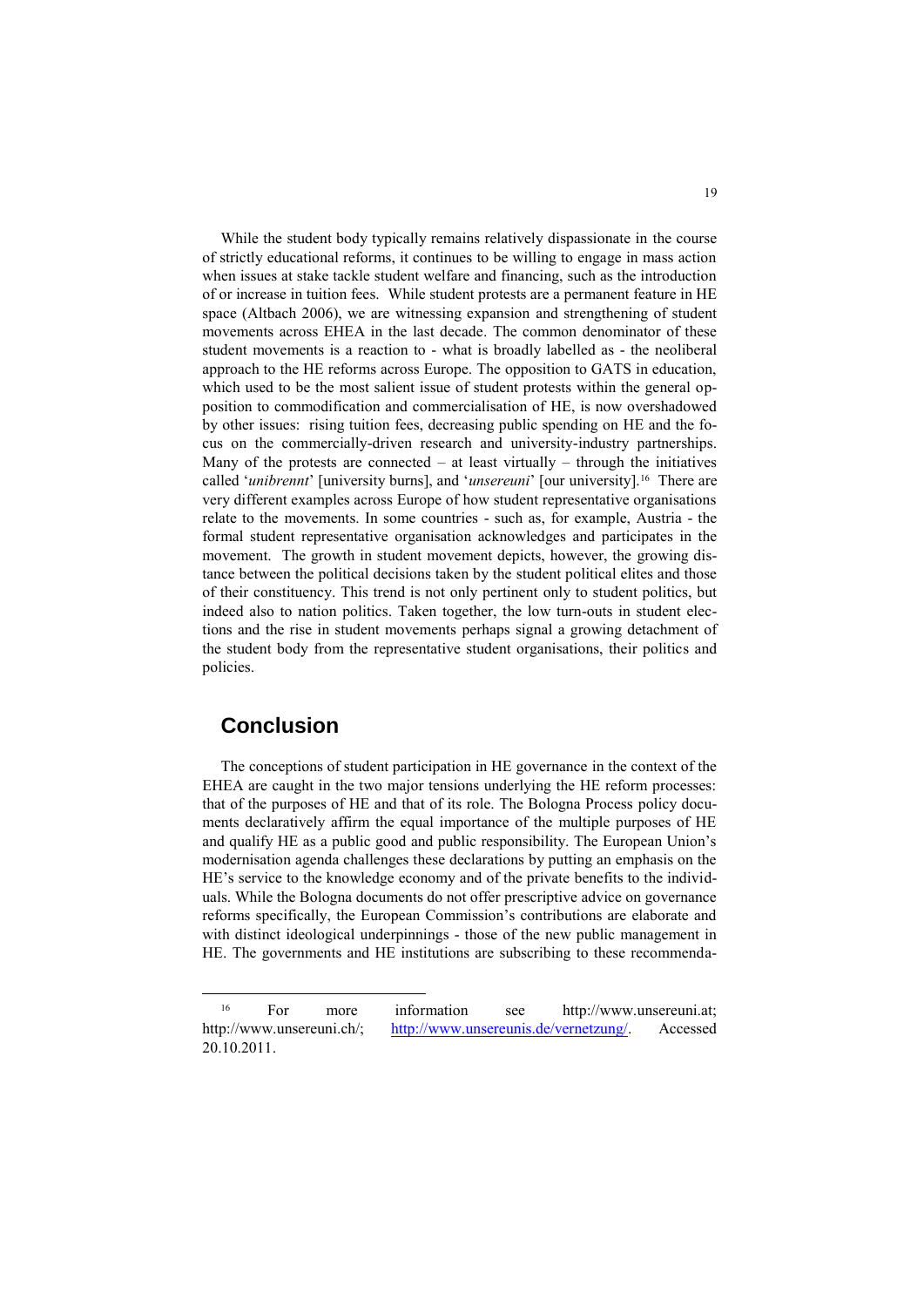tions near universally albeit with varying degrees and nuances based on national and institutional idiosyncrasies.

The new public management-based governance reforms of institutional structures, procedures and practices inevitably have implications on the relationships and balance of power between the key HE constituencies.<sup>17</sup> The ideological underpinnings of the reforms construct within institutions new shared meanings, social norms and rules, which consequently influence not only actors' behavioural choices, but also their interests and identities (cf. March and Olsen 1995: 30; Risse and Wiener 1999: 778). These interests and identities are learned and sustained through the iterative interactions within governance processes (Wendt 1999: 331). Gradually, but inevitably, students and student representatives (as well as other stakeholders) internalise the norms which then influence how they see themselves and what they perceive as their interests. The process of socialisation of student representatives is perhaps faster due to the volatile nature of student representation, and because the reforms offer new opportunity structures for student involvement (and not only curb the formal participation in governing, which would typically cause revolt).

Entailed in these reforms is an emerging conception of students as customers, which is supplementing or complementing the existing notions of students as core constituency and thus partners in democratic model of HE governance. Looking closely at the national and institutional realities across EHEA the changes in conception of students reflect the intensities of adoption of managerial approaches as well as the tradition and strength of student representation. In corporatist countries, such as the Nordic states, with mature and highly developed forms of student representation and with strong channels of student influence to HE governance, attempts made to combine both conceptions. In contexts of weak student representation and enthusiastic managerial reforms of institutions, the conception of costumers may well be overriding the 'traditional' conception – based on participatory governance model – of students as partners.

Correspondingly to the changes in conception of students, the modes of student representation are being transformed. Student unions appear to be shifting from political role - where student representatives defend interests of the collective student body in relation to other constituencies within institutional governance - to professionalised, even entrepreneurial, role focusing on performing advisory function for quality assurance and delivering student services. The trend to professionalisation is reinforced by the new opportunity structures for student involvement emerging in the context of quality assurance especially. In line with new public management ideology, institutional leadership and governments have growing interest in professional student representative groups that can contribute competently and constructively in consultative, evaluative and service role; while they are less interested in these organisations' representativeness.

<sup>&</sup>lt;sup>17</sup> For an elaborate discussion on HE governance as a concept see Teixeira and Middlehurst in this volume.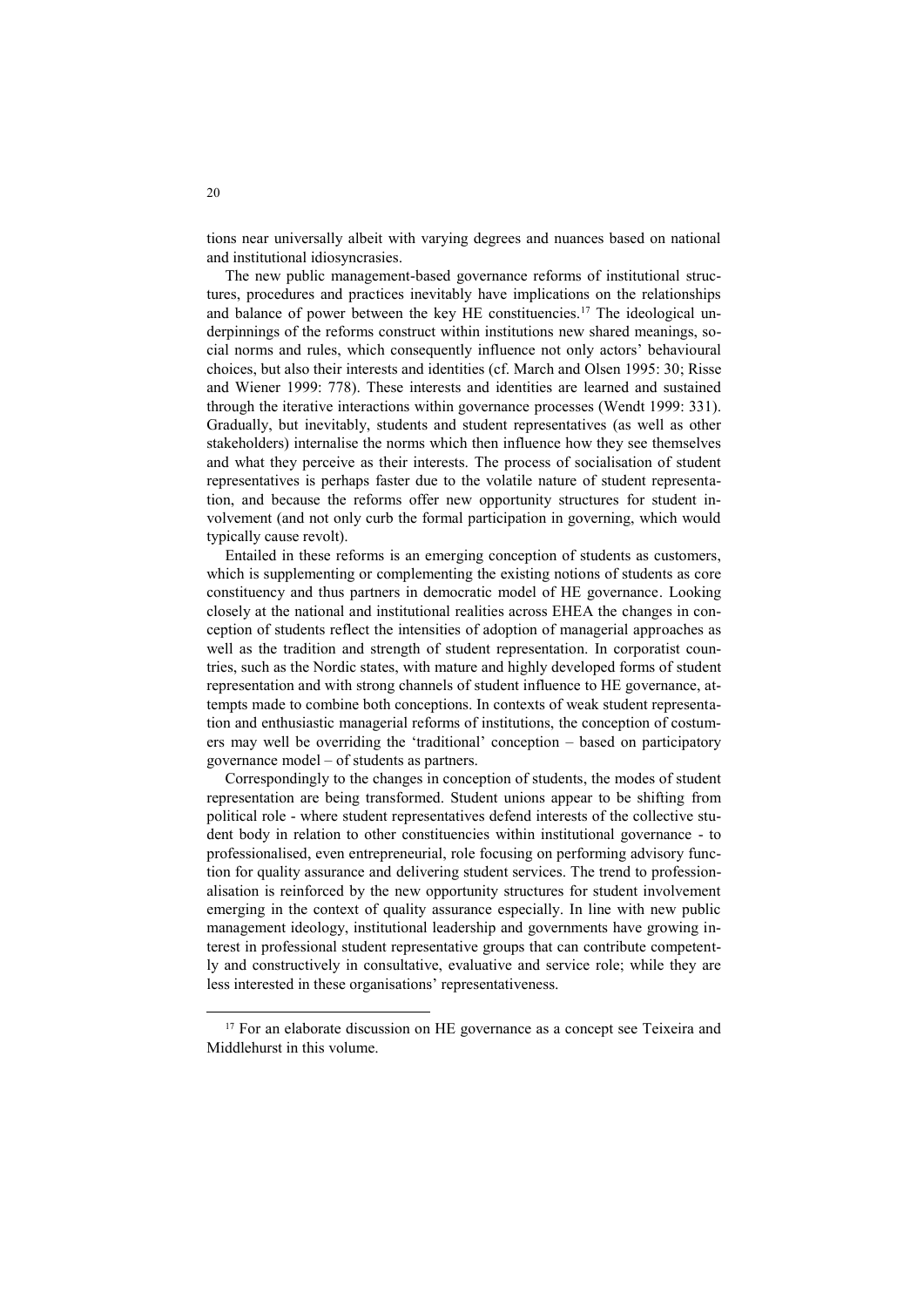The emerging *modus operandi* of student participation within EHEA is that of *weakening formal student participation* – as decision making powers in institutional governing bodies - and *strengthening informal student participation* through their involvement in quality assurance, activities related to enhancing student experience, and through student centred learning.

### **Bibliography**

Altbach, P.G. (2006). Student Politics: Activism and Culture. In Forest, J.F.J.; Altbach, P.G. (Eds.). *International Handbook of Higher Education*. Dordrecht: Springer.

Amaral, A., Meek, V. L., & Larsen, I. M. (Eds.) (2003). *The higher education managerial revolution?* Dordrecht: Springer.

Bartley, K., Dimenäs, J. and Hallnäs, H. (2010). Student participation in Higher Education: A question of governance and power. *Nordic Studies in Education*, Vol. 30, 150–165.

Bergan, S. (2004) Higher Education Governance and Democratic Participation: the University and Democratic Culture. In Bergan, S. (Ed). *The University as Res Publica: HE Governance, Student Participation and the University as a Site of Citizenship*. (pp. 13-30). Strasbourg: Council of Europe Publishing.

Bergan, S. (2011). *Not by bread alone*. Strasbourg: Council of Europe Publishing.

Biesta, G.J.J. (2007). Higher Education, Democracy and European Citizenship. Invited plenary presentation at the conference of the European Education Policy Network, Brussels/Leuven, Belgium, 30 November – 1 December 2007, p. 1-6.

Bleiklie, I. and M. Kogan (2007). Organization and governance in universities. *Higher Education Policy* 20, 477-493.

Boland, J.A. (2005). Student Participation in shared governance: A means of advancing democratic values. *Tertiary Education and Management* 11(3), 199– 217.

Bologna Process (1999). [Bologna Declaration]. The European Higher Education Area. Joint Declaration of the European Ministers of Education. Bologna, 19 June 1999.

Bologna Process (2001). [Prague Communiqué]. Towards the European Higher Education Area. Communiqué of the meeting of European Ministers in charge of Higher Education. Prague, May 19, 2001.

Bologna Process (2003). [Berlin Communiqué]. Realising the European Higher Education Area. Communiqué of the Conference of Ministers responsible for Higher Education. Berlin, September 19, 2003.

Bologna Process (2005a). [Bergen Communiqué]. The European Higher Education Area - Achieving the Goals. Communiqué of the Conference of European Ministers Responsible for Higher Education, Bergen, 19-20 May, 2005.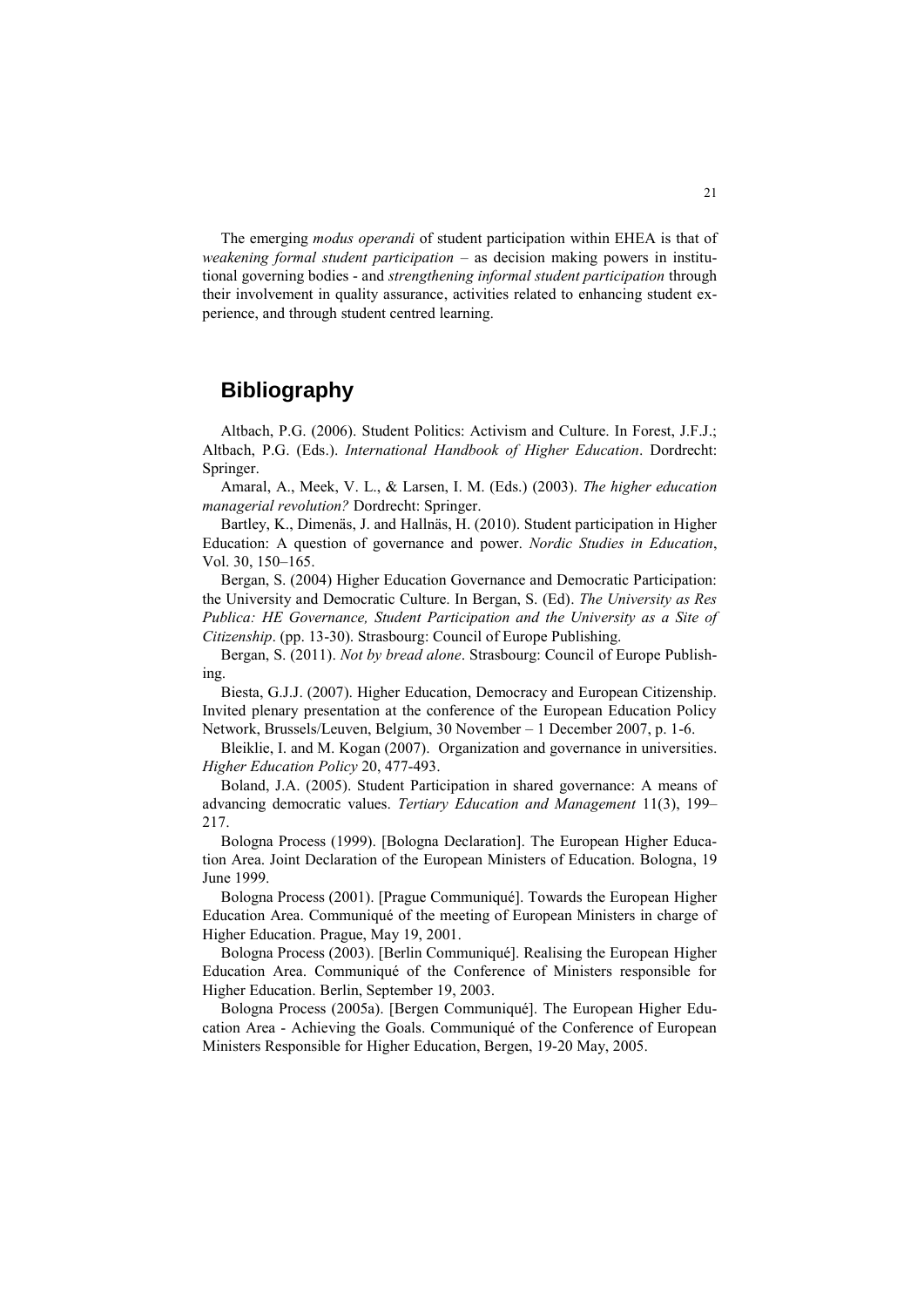Bologna Process (2005b). *Standards and Guidelines for Quality Assurance in the European Higher Education Area*. Helsinki: European Association for Quality Assurance in Higher Education.

Bologna Process (2007). [London Communiqué]. Towards the European Higher Education Area: responding to challenges in a globalised world. London, 18 May, 2007.

Bologna Process (2009). [Leuven/Louvain-la-Neuve Communiqué]. The Bologna Process 2020 – The European Higher Education Area in the new decade. Leuven and Louvain-la-Neuve, 28-29 April 2009.

Bologna Process (2010). Budapest-Vienna Declaration on the European Higher Education Area. Budapest-Vienna, 12 March 2010.

Bols, A. and Freeman, R. (2011). Engaging students in shaping their curriculum. *Education Developments Issue* 12(2), 5-9.

Brus, S., Komljenovič, J., Sıthigh, D. M., Noope, G., and Tück, C. (2007). Student participation in QA: Strengths and challenges. In L. Bollaert, S. Brus, B. Curvale, L. Harvey, E. Helle, H. T. Jensen, et al. (Eds.). *Embedding quality culture in HE* (pp. 53–58). Brussels: European University Association.

Capano, G. and Piattoni, S. (2011). From Bologna to Lisbon: the political uses of the Lisbon ''script'' in European higher education policy. *Journal of European Public Policy* 18(4), 584-606.

Colby, A., E. Beaumont, T. Ehrlich, and J. Corngold (2007) *Educating for democracy: Preparing undergraduates for responsible political engagement*. Jossey Bass-Carnegie Foundation for the Advancement of Teaching.

Council of the European Union (2001) Detailed work programme on the follow-up of the objectives of education and training systems in Europe. Official journal of the European Communities. C 142/1. 14.6.2002. (2002/C 142/01).

de Boer, H. F., J. Enders and U. Schimank (2007). On the Way Towards New Public Management? The Governance of University Systems in England, the Netherlands, Austria, and Germany. In Jansen, D. (2007), *New Forms of Governance in Research Organizations – Disciplinary Approaches, Interfaces and Integration* (pp. 137-154) Dordrecht: Springer.

de Boer, H., and File, J. (2009). *Higher education governance reforms across Europe*. Brussels: ESMU.

EC (2001). European Governance. A White Paper. Brussels, 25.7.2001. COM(2001) 428.

EC (2003). The role of the universities in the Europe of knowledge. Commission Communication.

EC (2005). Mobilising the brainpower of Europe: enabling HE to make its full contribution to the Lisbon Strategy: Resolution of the Council and of the Representatives of the Governments of the Member States.

EC (2006). Delivering on the modernisation agenda for universities: education, research and innovation Communication from the Commission to the Council and the European Parliament (May 2006). COM(2006) 208 final.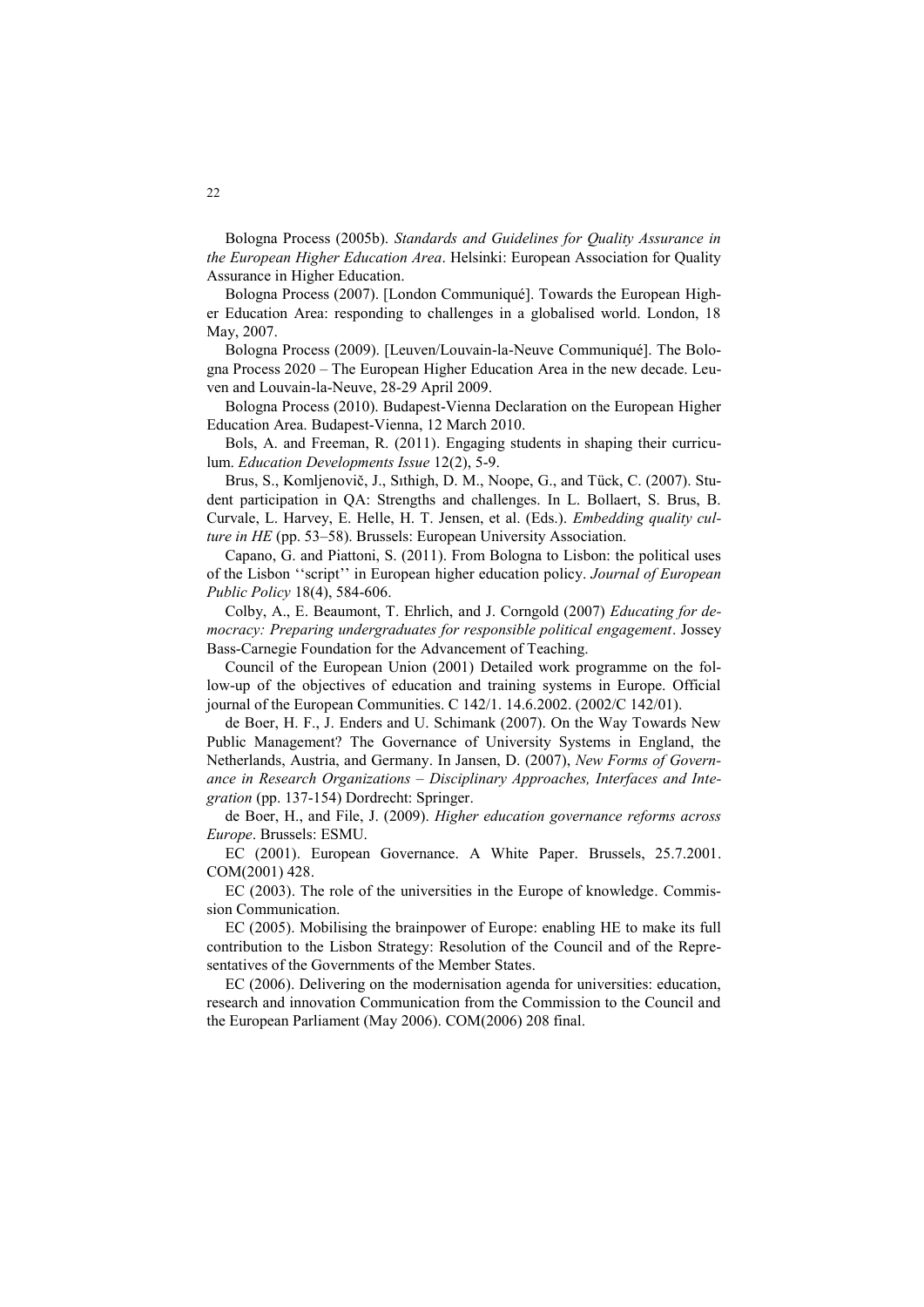EC (2007). Modernising universities for Europe's competitiveness in a global knowledge economy Council Resolution (November 2007).

EC (2008a. Report from the Commission to the Council on the Council Resolution of 23 November 2007 on Modernising Universities for Europe's competitiveness in a global knowledge economy. COM(2008) 680 final.

EC (2008b). Commission staff working paper accompanying document to the report from the Commission to the Council on the Council Resolution of 23 November 2007 on Modernising Universities for Europe's competitiveness in a global knowledge economy. SEC(2008) 2719.

ESU [ESIB] (1999). Bologna Student Declaration. Bologna, 17 June 1999.

ESU (2007). *Bologna with student eyes*. Brussels: European Students' Union.

ESU (2009). *Bologna with student eyes*. Brussels: European Students' Union.

ESU (2011a). Budapest Declaration: Governance and Student Participation. 21st ESU European Student Convention. Budapest, 15-19 February 2011.

ESU (2011b). *No Student Left Out: the do's and don'ts of student participation in HE decision-making*. Brussels: European Students Union.

Eurobarometer (2007). *Special EUROBAROMETER 273 "European Social Reality"*. Brussels: European Commission.

Eurostudent (2008). *Social and Economic Conditions of Student Life in Europe. Synopsis of indicators. Final report*. Eurostudent III 2005–2008. Bielefeld: W. Bertelsmann Verlag GmbH & Co.

Eurydice (2007). *Key Data on higher education in Europe – 2007 Edition*. Brussels: Eurydice.

Gibbs, A., and Ashton, Ch. (2007). Student involvement in university life and quality processes: Results of thematic audit on student involvement in university governance and decision-making. In L. Bollaert, S. Brus, B. Curvale, L. Harvey, E. Helle, H. T. Jensen, et al. (Eds.), *Embedding quality culture in higher education* (pp. 48–52). Brussels: European University Association.

Gornitzka, Å. (2010). Bologna in Context: A Horizontal Perspective on the Dynamics of Governance Sites for a 'Europe of Knowledge'. *European Journal of Education* 45(4), 535-548.

Gornitzka, Å., M. Kogan and A. Amaral (eds.) (2005). *Reform and Change in HE – Analysing Policy Implementation*. Dordrecht: Springer.

Haskins, C. H. (1923). *The Rise of Universities*. New York: Henry Holt and co. Henkel, M. (2000). *Academic identities and policy change in higher education*. Volume 46, London: Jessica Kingsley Publishers.

Huisman, J., Maassen, P. and Neave, G. (eds) (2001). *Higher Education and the Nation State*. Oxford: Pergamon.

Keeling, R. (2006). The Bologna Process and the Lisbon Research Agenda: the European Commission's expanding role in HE discourse. *European Journal of Education* 41(2), 203-223.

Kehm, B., Huisman, J. & Stensaker, B. (2009). *The European Higher Education Area: Perspectives on a Moving Target*. Rotterdam: Sense Publishers.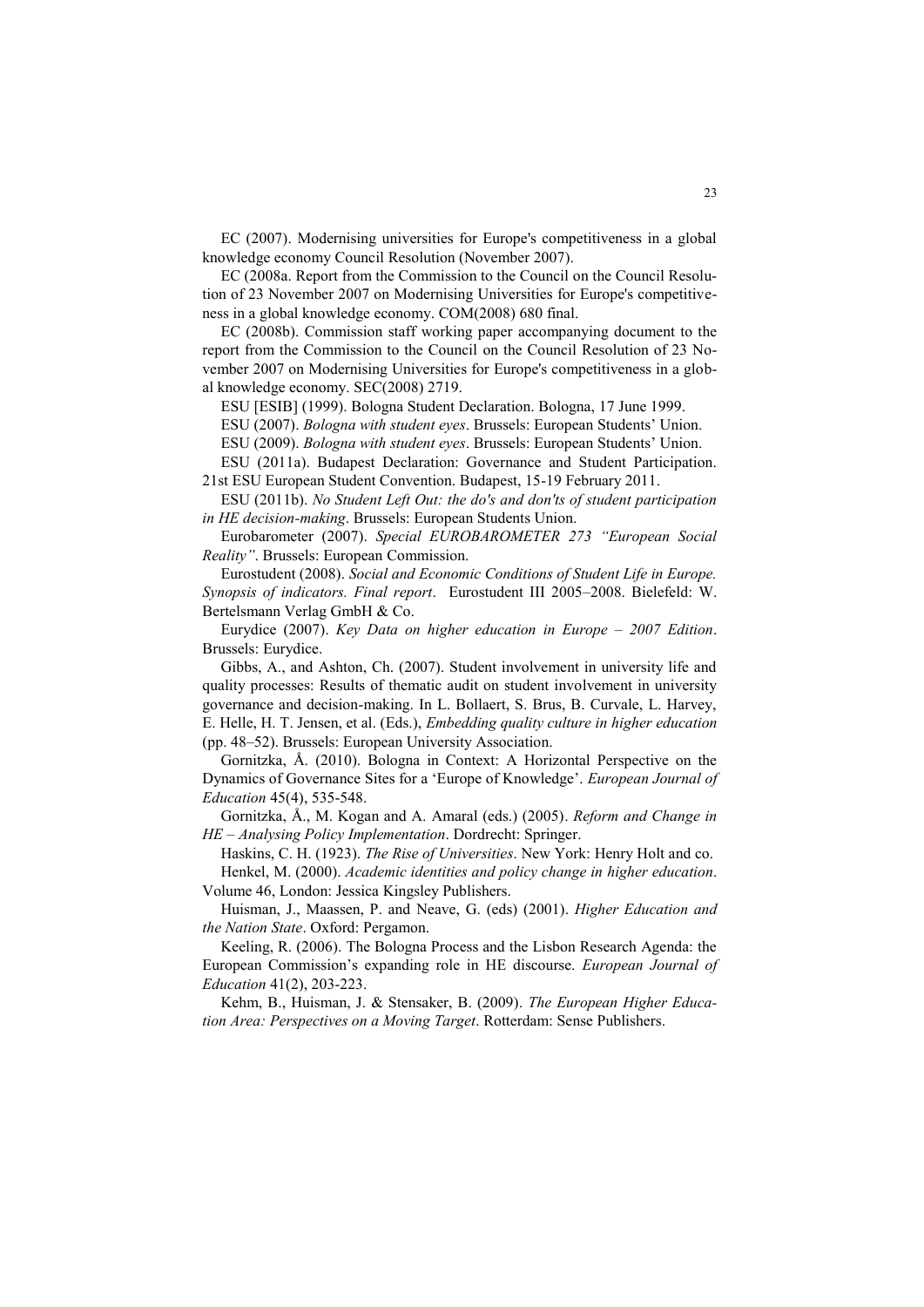Klemenčič, M. (2011a). Student representation in European HE governance: principles and practice, roles and benefits. In Eva Egron-Polak, Jürgen Kohler, Sjur Bergan and Lewis Purser (2011), *Handbook on Leadership and Governance in HE. Leadership and Good governance of HEIs. Structures, actors and roles* (1- 26). Berlin: RAABE Academic Publishers.

Klemenčič, M. (2011b). Europeanisation of the "European Student Movement". In EUSA 2011: papers archive from the Network of European Union Centres of Excellence. Washington: Network of European Union Centres of Excellences, EUCE. [http://euce.org/eusa/2011/papers/7c\\_klemencic.pdf.](http://euce.org/eusa/2011/papers/7c_klemencic.pdf) Accessed 20.10.2011.

Klemenčič, M. (2010) Higher Education for Democratic Citizenship. In Froment, E.; Kohler, J., Purser, L., and Wilson, L. (2010), *EUA Bologna Handbook. Making Bologna Work* (pp. 1-25). Berlin: RAABE Academic Publishers.

Little, B., Locke W., Scesa, A. and Williams, R. (2009). *Report to HEFCE on student engagement*. The Open University: Centre for Higher Education Research and Information.

Lizzio, A. and Wilson, K. (2009). Student participation in university governance. The role conceptions and sense of efficacy of student representatives on departmental committees. *Studies in Higher Education* 34(1), 69–84.

Lomas, L. (2007) Are Students Customers? Perceptions of Academic Staff. *Quality in Higher Education* 1(3), 31–44.

Luescher-Mamashela, T. (2010) From University Democratisation to Managerialism: The changing legitimation of university governance and the place of students. *Tertiary Education and Management*, 16:4, 259-283.

Maassen, P. (2003). Shifts in Governance Arrangements. An Interpretation of New Management Structures in Higher Education. In A. Amaral, V.L. Meek and I.M. Larsen (eds.), *The Higher Education Managerial Revolution?*(pp. 31-53). Dordrecht: Kluwer Academic Publishers.

March, J. G. & Olsen, J. P. (1995). *Democratic governance*. New York; London: Free Press.

Menon, M.E. (2003). Student involvement in university governance: A need for negotiated educational aims? *Tertiary Education and Management*, 9(3), 233– 246.

Menon, M.E. (2005). Students' views regarding their participation in university governance: Implications for distributed leadership in higher education. *Tertiary Education and Management*, 11(2), 167–182.

Minksová, L. and Pabian, P. (2011): Approaching Students in HE Governance: Introduction to the Special Issue, *Tertiary Education and Management*, 17:3, 183- 189.

Molander, B. (2002). Politics for Learning or Learning for Politics? *Studies in Philosophy and Education*. 21(4/5), 361–376.

Moscati, R. (2009). The Implementation of the Bologna Process in Italy. In A. Amaral, G. Neave, C., Musselin, and P. Maassen, (eds.), *European Integration* 

24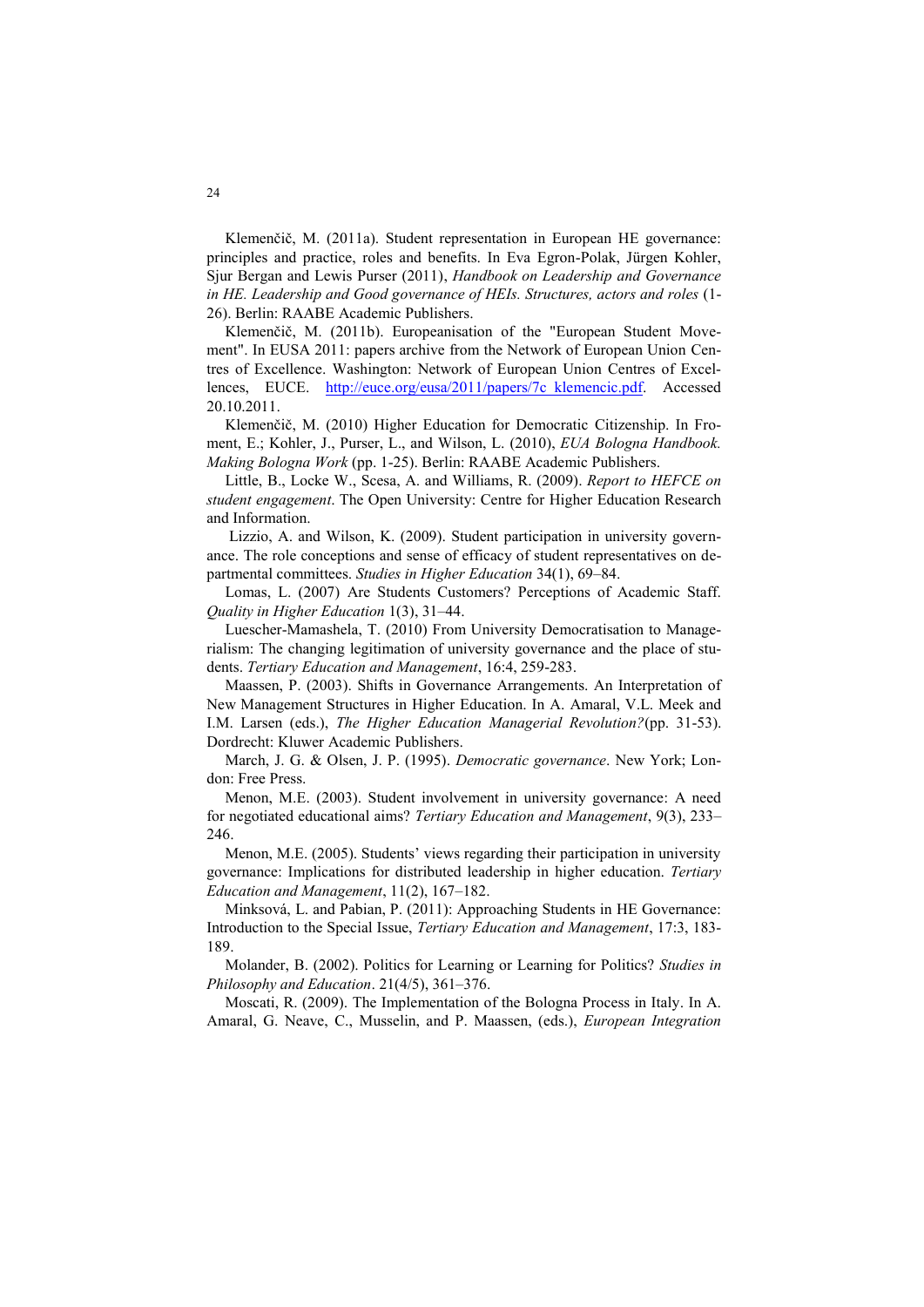*and the Governance of Higher Education and Research (pp. 207-225)*. Dordrecht: Springer.

Musselin, C. (2009). The Side Effects of the Bologna Process on National Institutional Settings: the Case of France (pp. 181-207). In A. Amaral, G. Neave, C. Musselin, and P. Maassen, (eds.), *European Integration and the Governance of Higher Education and Research*. Dordrecht: Springer.

Neave, G. and F. A. van Vught (1991). *Prometheus bound. The changing relationship between government and higher education in Western Europe*. Oxford, Pergamon Press.

Olsen, J. P. (2005). The institutional dynamics of the (European) university. Oslo: Arena Working Paper No.15. [http://www.arena.uio.no.](http://www.arena.uio.no/) Accessed 20.10.2011.

Pabian, P. and Minksová, L. (2011). Students in HE Governance in Europe: Contrasts, commonalities and controversies. *Tertiary Education and Management*, 17:3, 261-273.

Paradeise, C., Reale, E., Bleiklie, I., & Ferlie, E. (Eds.). (2009). *University governance. Western European comparative perspectives*. Dordrecht: Springer.

Persson, A. (2004). Student Participation in the Governance of HE in Europe (pp. 31-82). In Bergan, S. (Ed). The University as Res Publica: HE Governance, Student Participation and the University as a Site of Citizenship. (pp. 13-30). Strasbourg: Council of Europe Publishing.

Ramsden, P. (2008) The Future of HE Teaching and the Student Experience. Report on issues relevant to teaching and the student experience to the Secretary of State.

[http://webarchive.nationalarchives.gov.uk/20090902220721/http://www.dius.gov.](http://webarchive.nationalarchives.gov.uk/20090902220721/http:/www.dius.gov.uk/higher_education/shape_and_structure/he_debate/teaching_and_student_experience.aspx) [uk/higher\\_education/shape\\_and\\_structure/he\\_debate/teaching\\_and\\_student\\_experi](http://webarchive.nationalarchives.gov.uk/20090902220721/http:/www.dius.gov.uk/higher_education/shape_and_structure/he_debate/teaching_and_student_experience.aspx) [ence.aspx](http://webarchive.nationalarchives.gov.uk/20090902220721/http:/www.dius.gov.uk/higher_education/shape_and_structure/he_debate/teaching_and_student_experience.aspx) . Accessed 20.10.2011.

Risse, T. & Wiener, A. (1999) 'Something Rotten' and the Social Construction of Social Constructivism: A Comment on Comments. *Journal of European Public Policy* 6(5), 775-782.

Shattock, M. (Ed.). (2009). *Entrepreneurialism in universities and the knowledge economy: Diversification and organizational change in European HE*. Maidenhead: Open University Press.

Stensaker, B. and Harvey, L. (2011). *Accountability in Higher Education: global perspectives on trust and power*. International studies in Higher Education Series. Oxon and New York: Rutledge/Taylor & Francis.

Tallberg, J. (2004) The Power of the Presidency: Brokerage, Efficiency and Distribution in EU Negotiations. *Journal of Common Market Studies* 42 (5), 999- 1022.

Teichler, U. (2006). Changing structures of HE systems: The increasing complexity of underlying forces. *Higher Education Policy* 19(4): 447-461.

Teixeira, P. (2009) Economic Imperialism and the Ivory Tower: Economic Issues and Policy Challenges in the Funding of HE in the EHEA (2010-2010). In